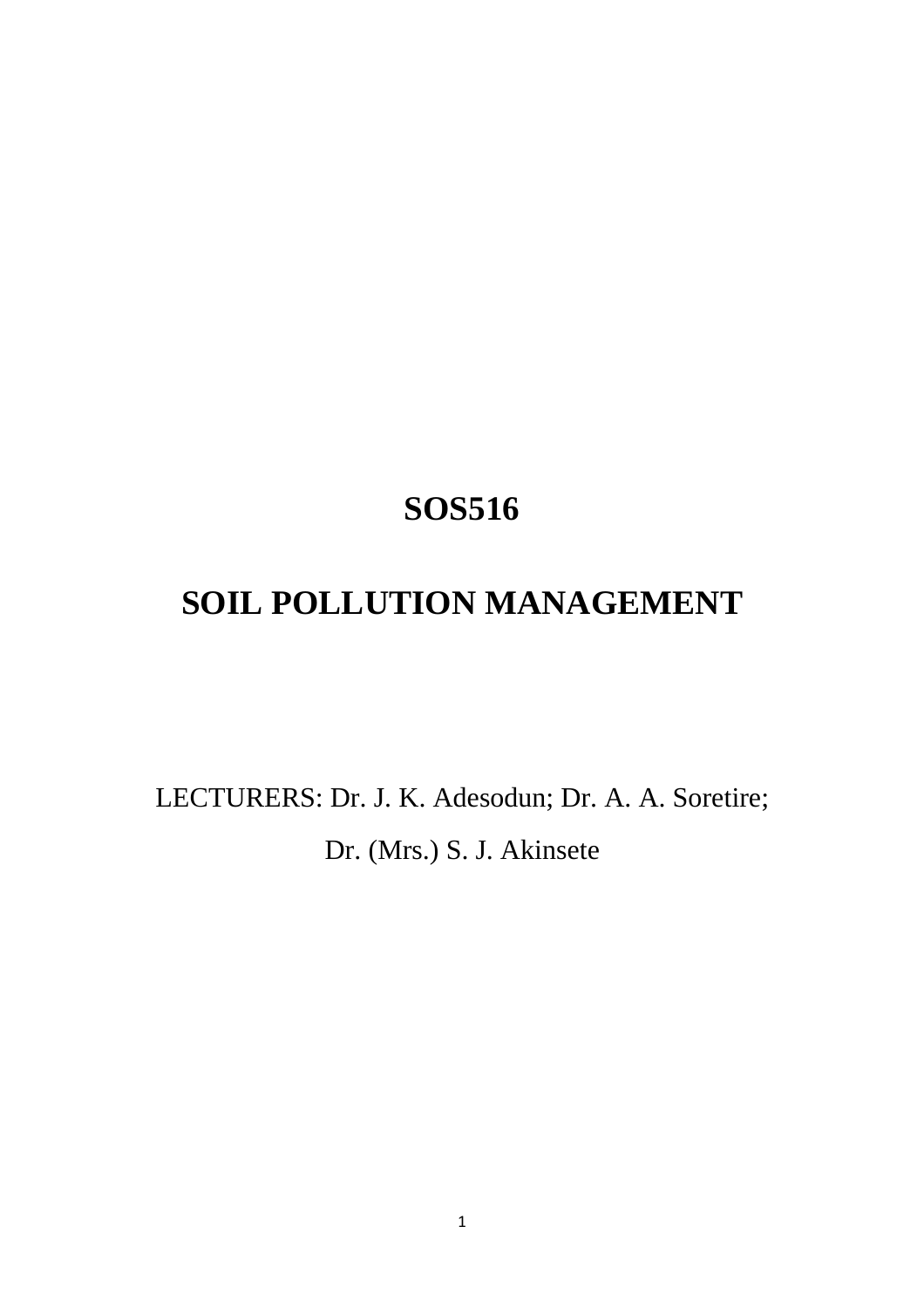#### **1.0 The Environment**

1.1 Definition: Is all of the external factors affecting an organism. These factors may be other living organisms (biotic factors) or non-living variables (abiotic factors such as temperature, rainfall, day length, wind and ocean currents. The interactions of organisms with biotic and abiotic factors form an ecosystem. Ecosystem refer to organisms living in a particular environment such as forest or a coral reef and the physical parts of the environment that affect them.

#### 1.2 **Major Component**

The major components of the environment are:

- 1. The lithosphere i.e. the worlds of rock
- 2. The atmosphere i.e. the air
- 3. The hydrosphere, i.e. region occupied by water
- 4. Biosphere i.e. the living things
- 5. Pedosphere i.e. the soil

Note: Environment where all of those worlds interact are often the most complex and productive on earth, i.e. the soil.

#### **2.0 Soil as Environmental Interface**

The importance of soil as a natural body derives in large part from its role as an interface between the worlds of rock, air, water and biosphere.

 The concept of the soil as interface means different things at different scales. **At the scale of kilometres**, soil channel waters from rain to rivers and transfer mineral elements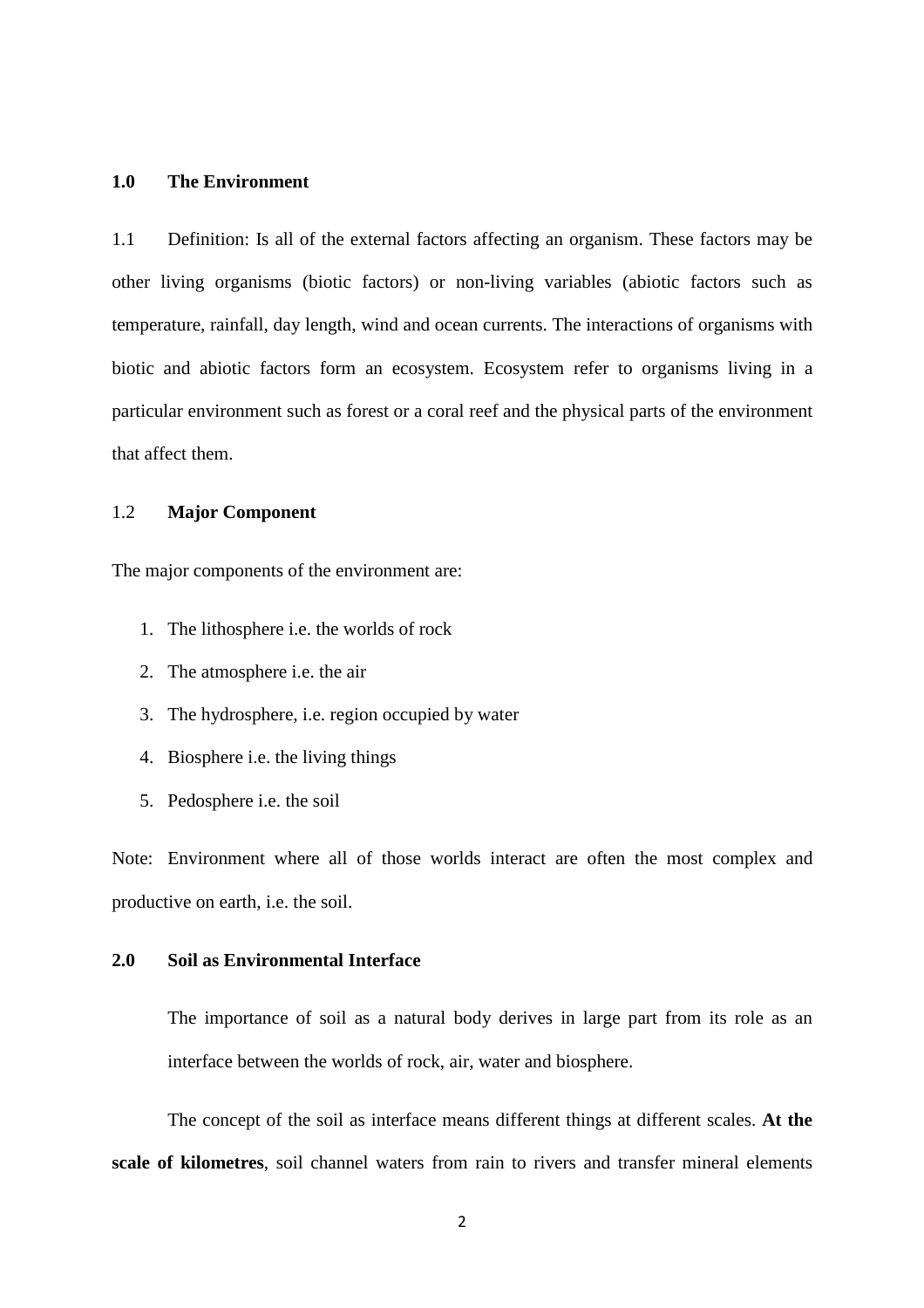from rocks to the oceans. They also run over and supply vast amount of atmospheric gases substantially influencing the global balance of methane and  $CO<sub>2</sub>$ . At a scale of few meters, soil forms the transition zone between hard rock and air, holding both liquid water and  $O_2$  gas often used by plant roots. It transfers mineral elements from the earths' crust to its vegetation. It processes or stores the organic remains of terrestrial plants animals and man. **At a scale of few millimetres,** soil provides diverse microhabitats for air-breathing and aquatic organism, channels water and nutrients to plant roots and provides surface and solution vessels for thousands of biochemical reactions. Finally, **at a scale of a few micrometers and less**, soil provides ordered and complex surfaces, both mineral and organic that acts as templates for chemical reactions and interacts with water and solutes. Also, at this scale its tiniest mineral particles form micro-zones of electromagnetic charge that attract everything from bacterial cell wall to proteins to conglomerates of water molecules

#### **3.0 Factors Threatening the Environment**

- 1. Population Growth- As number of people increases, crowding generates pollution, destroys more habitats and uses up additional natural resources. The major problem i.e. growth in population that is not accompanied by proper environmental planning.
- 2. Global Warming- Like the glass in a green house, certain gases in the earth's atmosphere permits the sun's radiation to heat the earth. At the same time, these gases retard the escape into space. The infrared energy radiated back out by earth. This process is referred to as the green house effect. These gases primarily  $CO<sub>2</sub>$ ,  $CH<sub>4</sub>$ , N<sub>2</sub>O and water vapour insulate earth's surface, helping to maintain warm temperatures. However, when the concentration of these gases rise, they trap more heat within the atmosphere causing worldwide temperature to rise.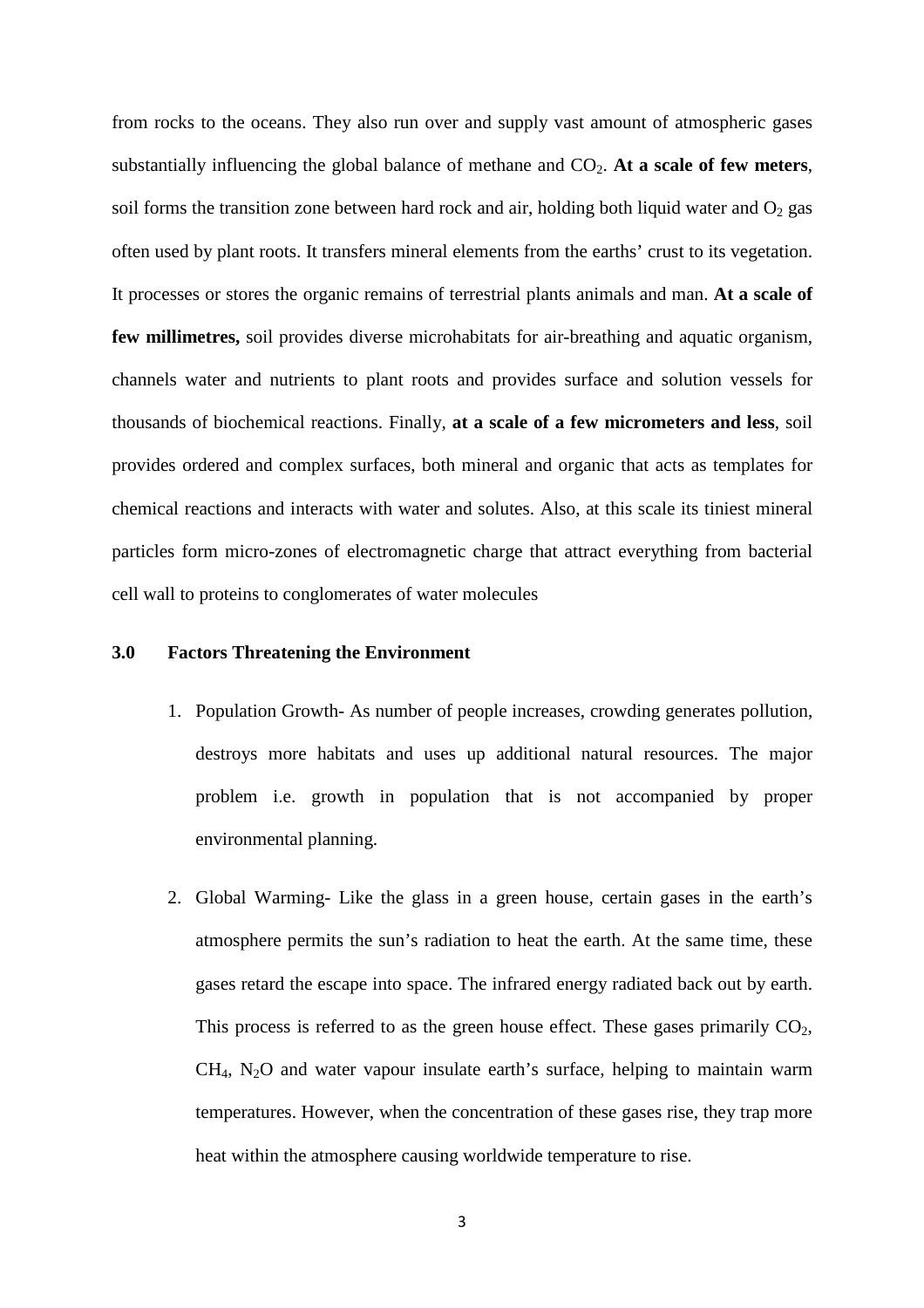Others:

- 3. Depletion of the Ozone layer- Ozone layer is a thin band in the stratosphere (layer upper atmosphere) which serves to shield the earth from the sun's harmful ultraviolet rays.
- 4. Habitat destruction and species extinction
- 5. Air pollution
- 6. Water pollution
- 7. Ground water depletion and contamination
- 8. Chemical risks- Toxic substances that humans encounter regularly which poses health risks, e.g. 1. Pesticide residue in vegetables and crops; and 2. Mercury and others in fish i.e. Food chain problem.
- 9. Environmental Racism- Studies have shown that not all individual are equally exposed to pollution. For example, worldwide toxic waste sites are more prevalent in poorer communities.
- 10. Energy production- Typical example i.e. environmental effects of the fossil fuel age. Fossil fuel exploration/production contributes to global warming, air pollution, acid rain, etc

NOTE: There are a lot of international treaties to combat these global problems

## **4.0 The Concept of Environmentalism**

Environmental quality seems to be a new topic when in fact; the current emphasis on environmental quality is a renewed interest in an old topic. We are becoming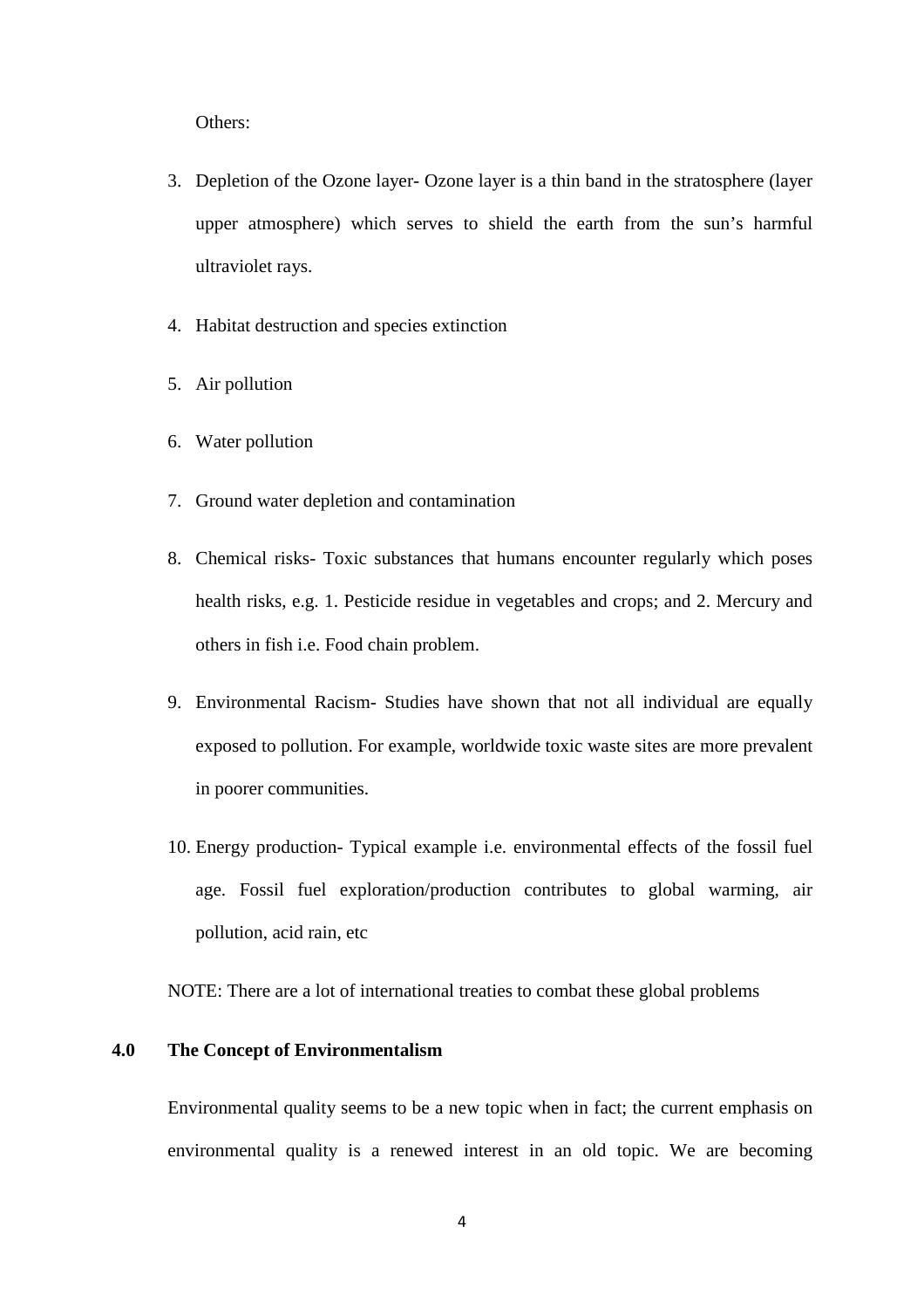increasingly aware that exposure to various substances may cause human health problems ranging from death to subclinical effects such as attention deficit syndrome. The natural tendency is to eliminate or reduce our exposure to substances that we suspect may adversely affect human health.

An environmentalist is a person who works towards solving environmental problems and environmentalism is an attitude by a group of individuals, perhaps the whole society that the environment takes a high priority in the decision-making process. A more philosophical approach categorizes an individual's attitude about the environment into one of the three groups, namely:

1. Egocentric- In which an individual in an individual's action are guided solely by concern for him or herself

- 2. Homocentric- meaning concern for the human species
- 3. Ecocentric- meaning an overall concern for the environment.

Society as a whole and most individual have progressed slowly from egocentric attitudes towards more ecocentric attitudes.

#### **5.0 SOIL QUALITY AND FUNCTIONS OF SOIL**

#### Introduction

As compared to the environment of compartments air and water, soil is an extremely complex system. This is due to a huge variety of soil properties and chemical, physical and biological system conditions. The combination of these makes the development of general rules for quantitative evaluation of soil quality impossible. This is because soils have a much higher buffering capacity than air and water. This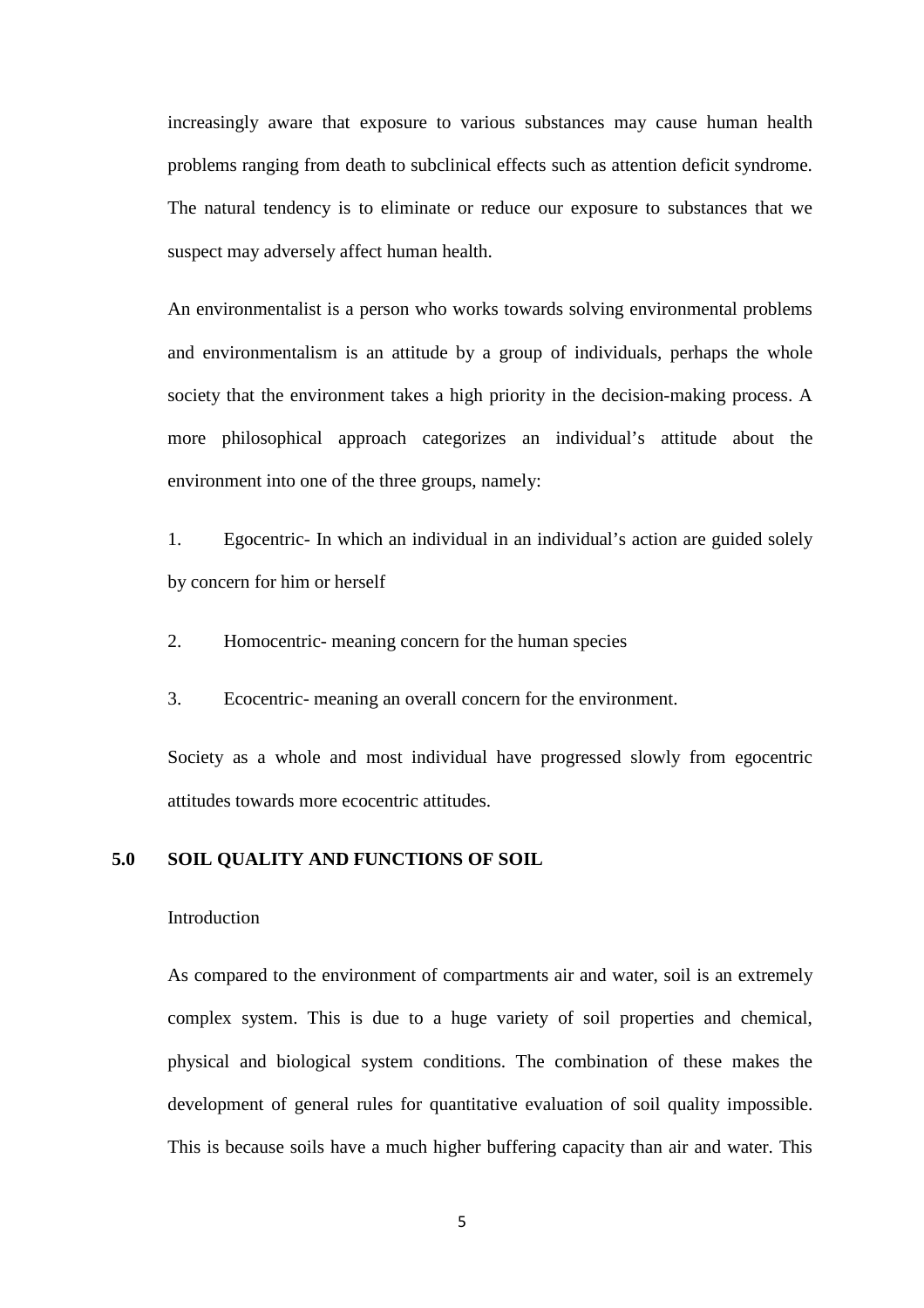property (buffering capacity) is the capacity to allow contents of compounds, once present at optimum level, to increase without actual occurrence at negative effects.

5.1 Soil Quality in Relation to Soil Functions

The quality of soil is adversely influenced by contamination (pollution) of the system. The concepts of "contamination" and "pollution" of soil are used in a comparable way as they reflect only a difference in degree of drainage to the soil system. Any addition to soil, i.e contaminants- meaning the compounds that may exert adverse effect on soil functioning. It can be defined as soil contamination. Because most soils do have a certain buffering capacity, it usually takes some time before the negative effects become apparent. Once this situation occur, the soil can be considered as polluted, which for all practical purposes means that malfunctioning or dysfunctioning of the soil is apparent due to abundant pressure or availability of the compounds. Such malfunctioning may refer to one specific function in a particular but sometimes also in combination of different functions are:

- 1) The bearing function: For instance as playground for children and for building of houses/structures.
- 2) The Plant growth function: This may refer to natural vegetation and the production of crops for animal and human consumption
- 3) The filtering function of water: Ground water as well as surface water
- 4) The ecological function of soil: With its contribution to element cycling as an important aspect

Proper functioning of soil as stated above imposes a wide variety of quality criterion. This strongly hampers the introduction of a quality assessment methodology with general applicability and validity. At first sight, the bearing function would probably be the least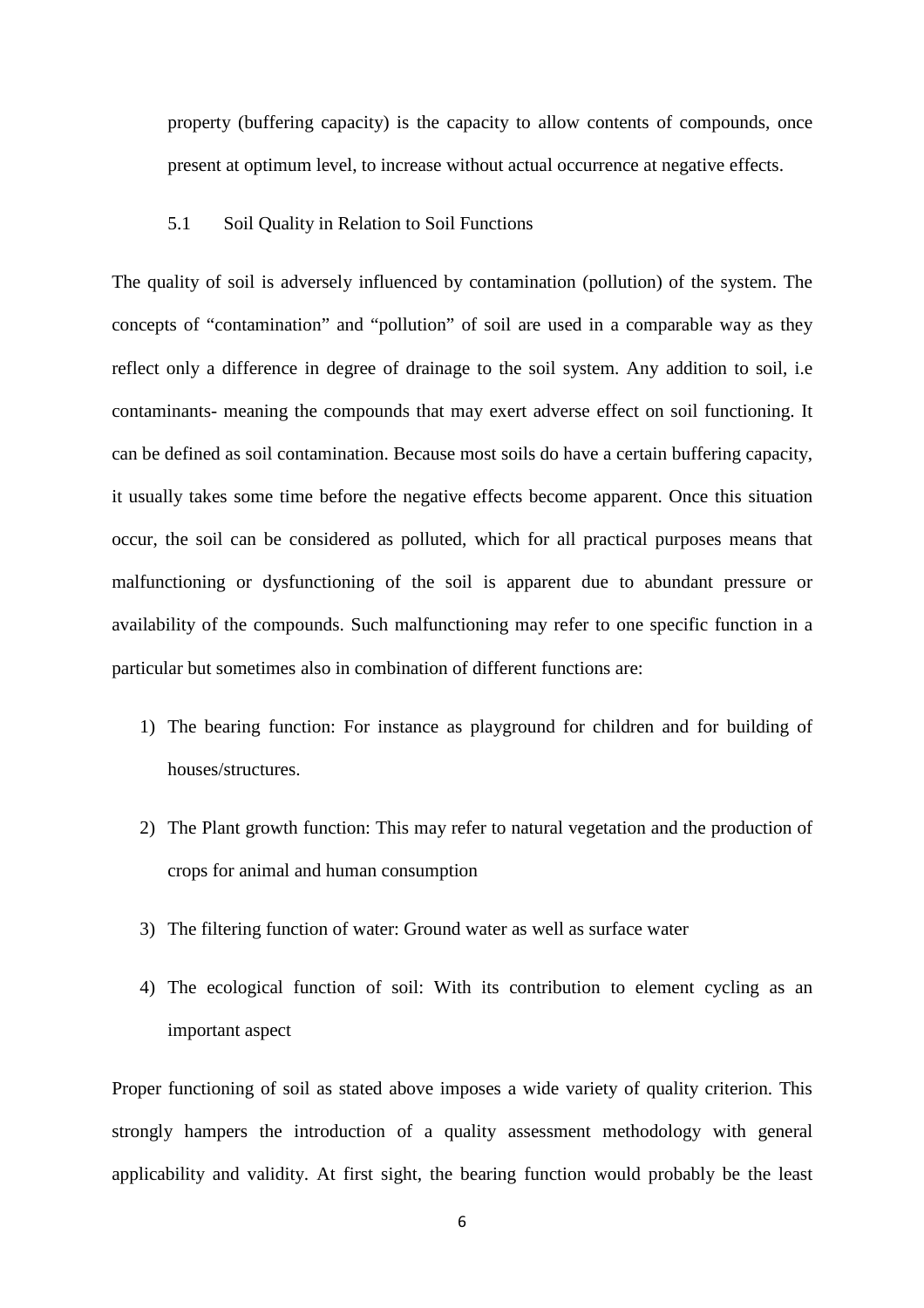demanding, at least once certain physical requirements are met. However, experience has shown that for building of houses, some minimal requirements of chemical conditions in the soil are needed; and a combination of use of the same site for waste disposal and later for urban expansion ie not always without problems.

Methods to assess health risks for people living in an area where there is unconscious combination of soil usages or in polluted areas, requires insight in the quantitative relationships between pollutant exposure of the organism under consideration on one side and the resulting effects to be expected from the exposure on the other side.

In the case of human, the exposure pathways are:

- 1) Soil ingestion, especially for children
- 2) Inhalation of air ,containing volatile polluting compounds
- 3) Drinking water
- 4) Food in the form of plant products and animal products
- 5) Radiation exposure

As a result of the adverse effects of heavy metals and other contaminants, environmental agencies proposed critical levels in soil above which toxicity is considered to be possible. For example the Table below shows the normal range and critical total concentrations of heavy metals for soil (Kabata-Pendias and Pendias, 1984).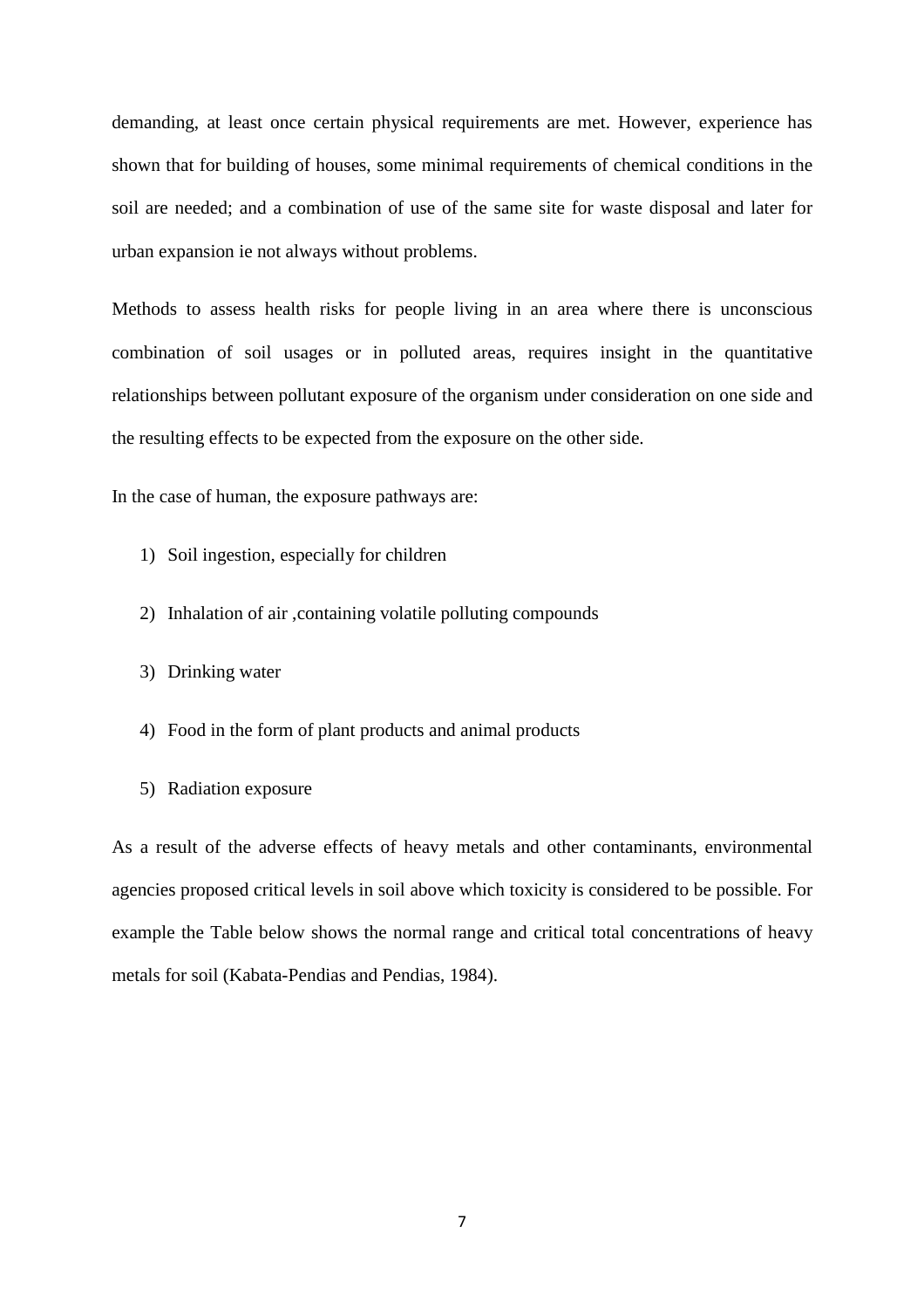| Elements | Normal range in soil(mg/kg) | Critical soil total conc(mg/kg) |
|----------|-----------------------------|---------------------------------|
| Cd       | $0.01 - 2.0$                | $3 - 8$                         |
| Co       | $0.5 - 6.5$                 | $25 - 50$                       |
| Cr       | 5-1500                      | 75-100                          |
| Hg       | $0.01 - 0.5$                | 60-125                          |
| Pb       | $2 - 300$                   | 100-400                         |
| Ni       | 2-750                       | 100                             |

#### **6.0 POLLUTION AND CONTAMINATION**

6.1 *Preface:* The term contaminant is often used synonymously with pollutant, although difference in the definitions would indicate that these terms are not interchangeable. Contaminant implies concentration of a substance is higher than would naturally occur but does not necessarily mean that the substance is causing any harm. However, pollution refers to a situation in which the concentration of a substance in which the concentration of a substance is higher than would naturally occur but also indicate that the substance is causing harm of some type. Therefore, a soil could be contaminated but not polluted. Pollution is often broadly categorized according to its source:

*Point-source pollution*: As the name implies, is pollution with a clearly identifiable point of discharge. E.g. waste water treatment plant etc

*Nonpoint-source pollution*: Is pollution without an obvious single point of discharge. E.g. Surface runoff of a commonly used lawn herbicide.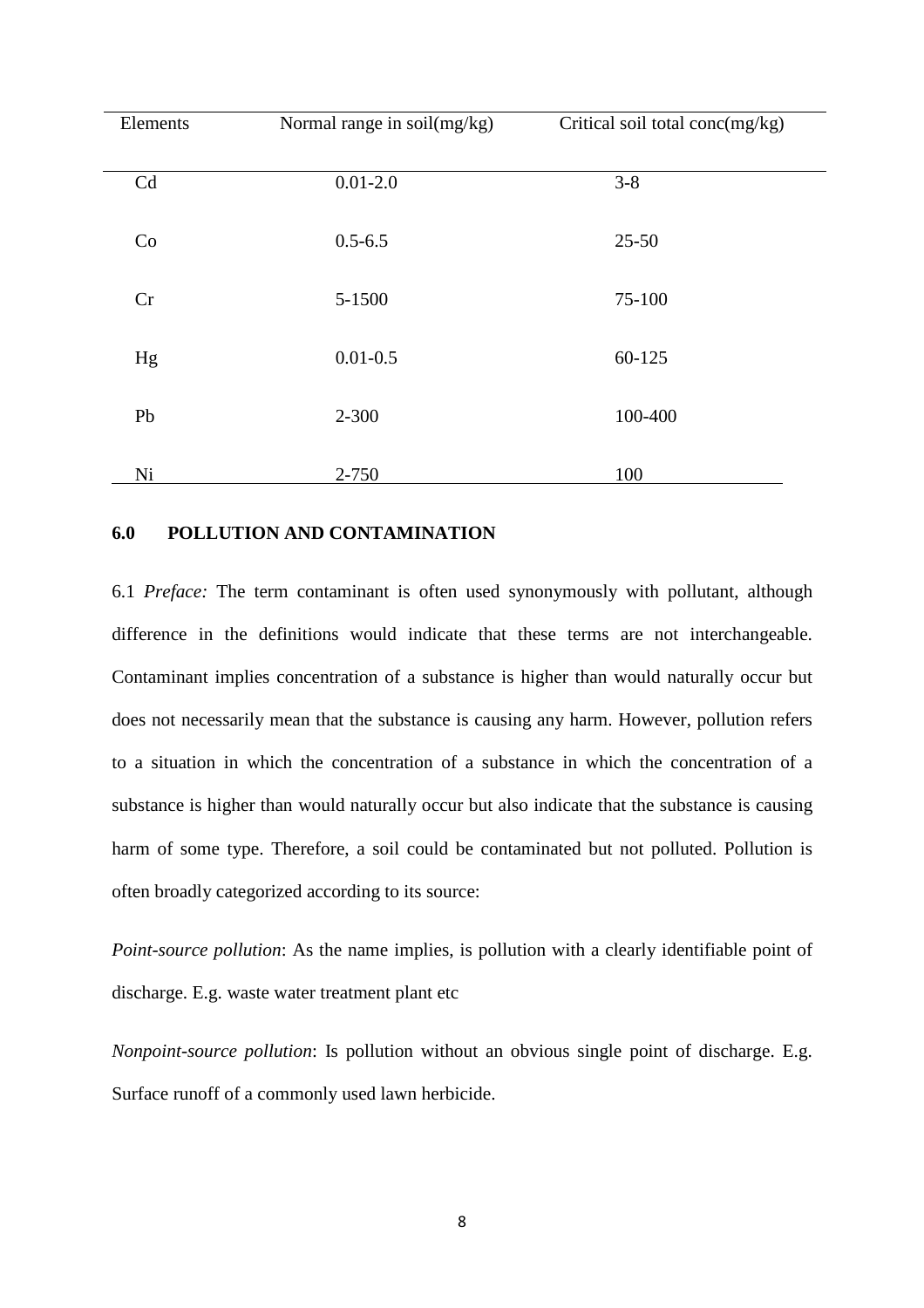| Pollutant                   | Examples                                              |
|-----------------------------|-------------------------------------------------------|
| <b>Nutrients</b>            | N and P in commercial fertilizers, manures, biosolids |
|                             | Waste water treatment effluent                        |
| Agrochemicals               | Insecticides, herbicides, fungicides etc.             |
| Hazardous organic chemicals | Strong acids and bases                                |
| Acidification               | Acid precipitation, acid mine drainage                |
| <b>Salinity or Sodicity</b> | Saline irrigation water, salt water intrusion         |
| Trace elements              | Heavy metals, elements normally present at low        |
|                             | Concentration in soil and plant                       |
| Sediments                   | Eroded soil in surface waters                         |
| Particulates                | Dust (from wind erosion), volcanic dust ash           |
| Greenhouse gases            | CO2, CH4 and other relatively active gases            |
| Smog form of compounds      | Ozone, secondary products of fuel combustion          |

#### 6.2 *Classification of Potential Pollutants*

# *6.3 Mechanism of Pollution Transport through soil*

#### 6.3.1 Contaminant Fate and Transport

**FATE**: The environment plays a key role in the ultimate fate and transport of contaminants. The specific fate of contaminant following their release into the environment, depends on their chemical structure which is highly variable, abiotic factors within the receiving environment (e.g. organic carbon ,ph ,surface water) and interaction with the biotic environment which can result in degradation, transformation or bioconcentration of the contaminants. Once contaminants also reach the soil, they move in one of these directions:

1) Vapourized into the atmosphere without chemical change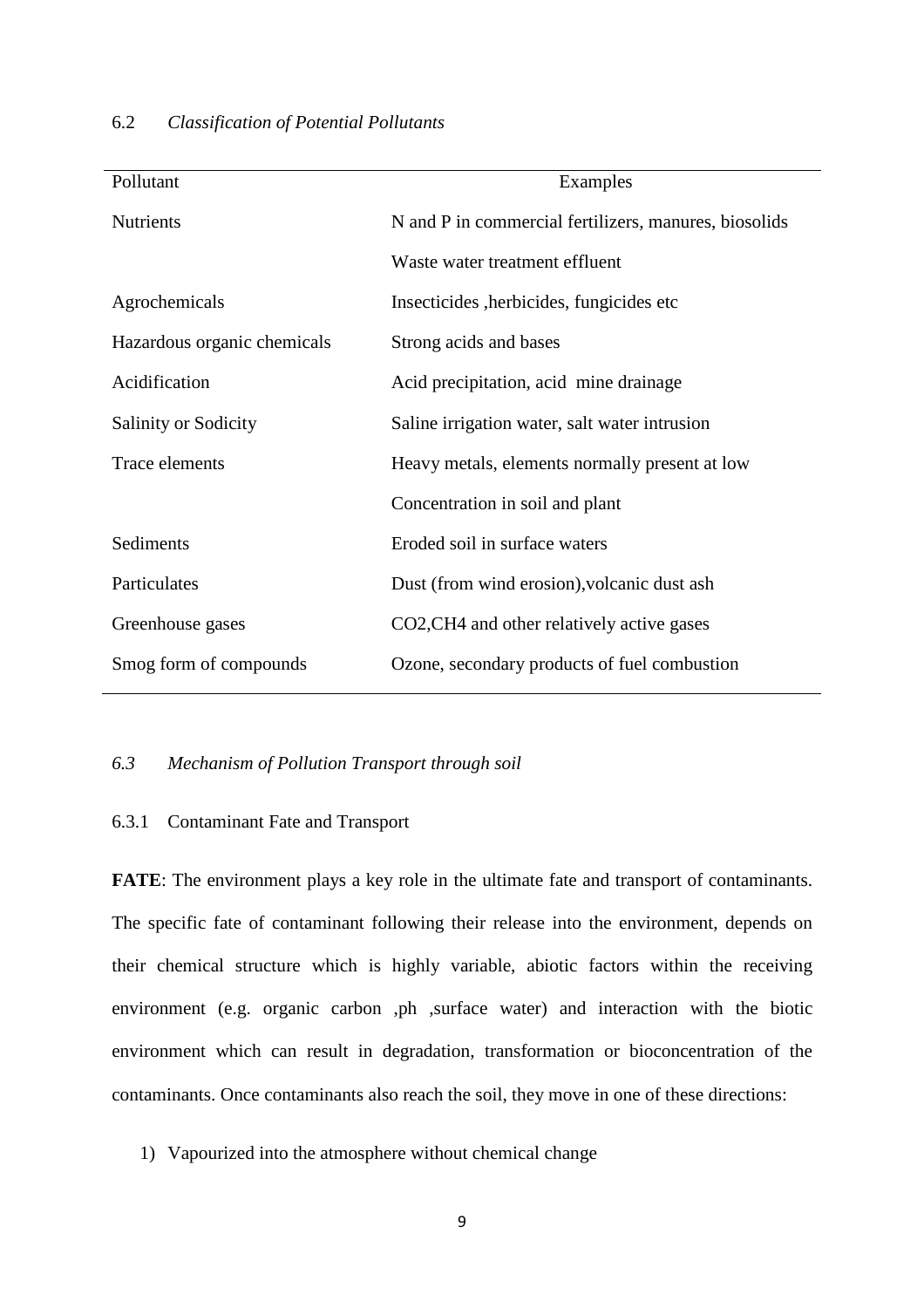- 2) Absorbed by soils, move downward through the soil in liquid or solution form and can be lost from the soil by leaching.
- 3) Undergo chemical reactions within or on the surface of the soil
- 4) Broken down by soil micro-organisms
- 5) Washed into streams and rivers in surface run-off
- 6) Taken up by plants or soil animal and move up the food chain

# **Transport Mechanisms**

Channels or contaminants are transported through soil principally by 3 mechanisms:

- 1. Massflow of dissolved chemicals within moving solution
- 2. Liquid diffusion within soil solution
- 3. Gaseous diffusion within soil air voids.

1. Massflow: Refers to the passive transport of dissolved solution within moving soil water which is approximated as the product of the volume flux of water times the dissolved solute concentration.

2. Liquid diffusion: Refers to the transport of the dissolved solutes within solution by intermolecular collision which moves the solutes from regions of higher solute density to lower solute density(concentration)

 $q_c = Ddc/dx$ 

3. Vapour diffusion- Chemical Vapour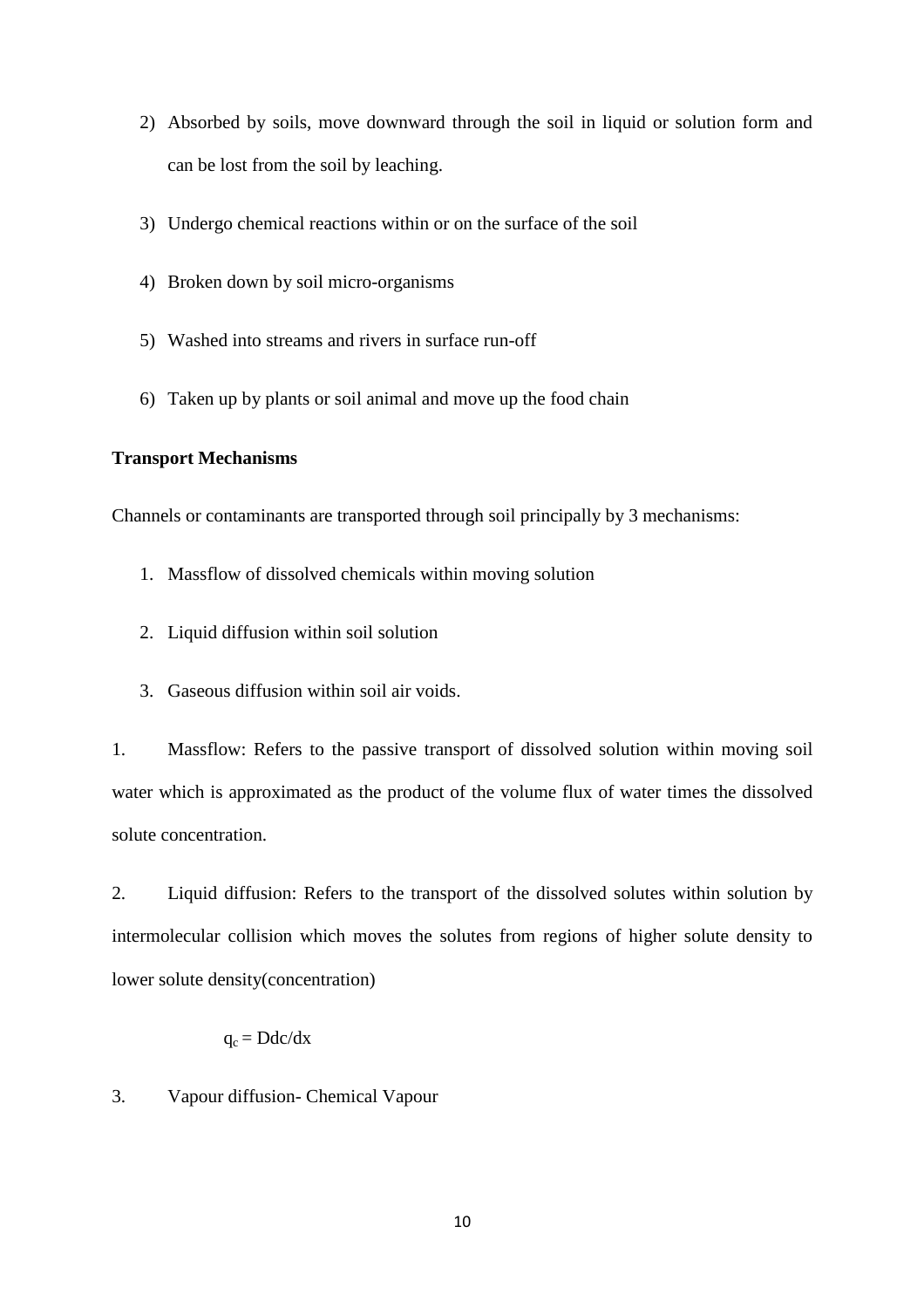Molecules in the soil air spaces also undergo molecular collision and spread out by vapour diffusion which is expressed as the product of the vapour density or concentration gradient and a proportionality coefficient called the soil vapour diffusion coefficient

### 6.4 **LOSS PATHWAYS OF CONTAMINANTS IN SOIL**

Contaminants added to a soil from the surface may leave the zone of incorporation by one of these three loss pathways.

- 1. Leaching takes place principally by mass flow and refers to the downward movement of the contaminants
- 2. Volatilization: Refers to the loss of contaminants in vapour form to the atmosphere through the soil surface
- 3. Degradation: Refers to the biological or chemical transformation of the contaminant to a different form with properties distinct from those of the contam inant prior to transformation.

# *(Subsurface) Transformation Processes*

Transformation processes change the chemical structure of a compound which might result in one or more of the following

- 1. Detoxification: An irreversible change in a substance from a toxic to non-toxic form. This occurs most commonly when an organic substance breaks down into its inorganic constituents with water and CO2 being the main by-products
- 2. Transtoxification: Inverse the conversion of one toxic compound to another toxic compound. In the process, toxicity may remain the same, increase or reduce
- 3. Toxification: Is the conversion of non-toxic compound to a toxic substance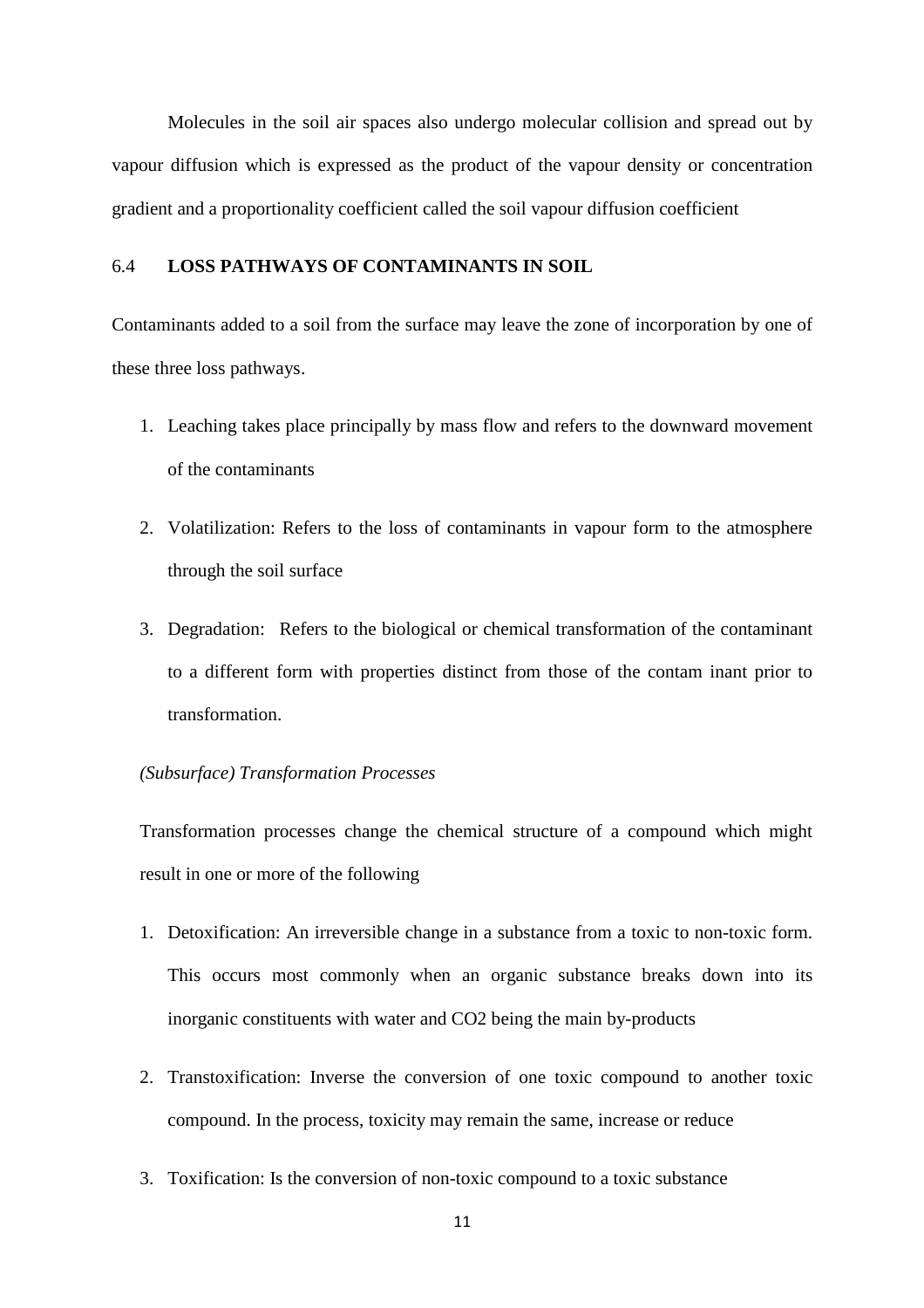#### 6.5 **TOXIC ELEMENTS IN THE ENVIRONMENT**

Included among the toxic elements are heavy metals such as Ag, Cd, Cr, Co, Cu, Fe, Hg, Mo, Ni, Pb, Sn, Zn as well as lighter elements such as Al, Ag and Sc.

Under certain environmental conditions, these elements may accumulate to a toxic concentration and cause ecological drainage.

#### 6.5.1 MAJOR SOURCES

- 1. Naturally occurring contaminations, natural emissions of toxic elements to the atmosphere can take place by volcanic outputs or outgassing, and by vapour-phase of relative volatile elements such as As, Hg and Se. We can have contamination from metalliferous sites.
- 2. Anthropogenic sources of toxic elements

Agricultural practice: From long-term use of pesticides sewage sludge (ie by-product of secondary treatments of municipal sewage)

Pollution from (metal) mining and processing: Pollution from toxic elements is association with various aspects of minig and processing industries. Mining produces ore as a product along with a considerable amount of metal-contaminated wastes pollution around mines is caused by dumping of contaminated overburden, excavating wastes etc

Oil pollution: The contaminations of soil and ground water with mineral oils, hydrocarbons or mineral oil-based products are among the most common negative effect of the industrial society.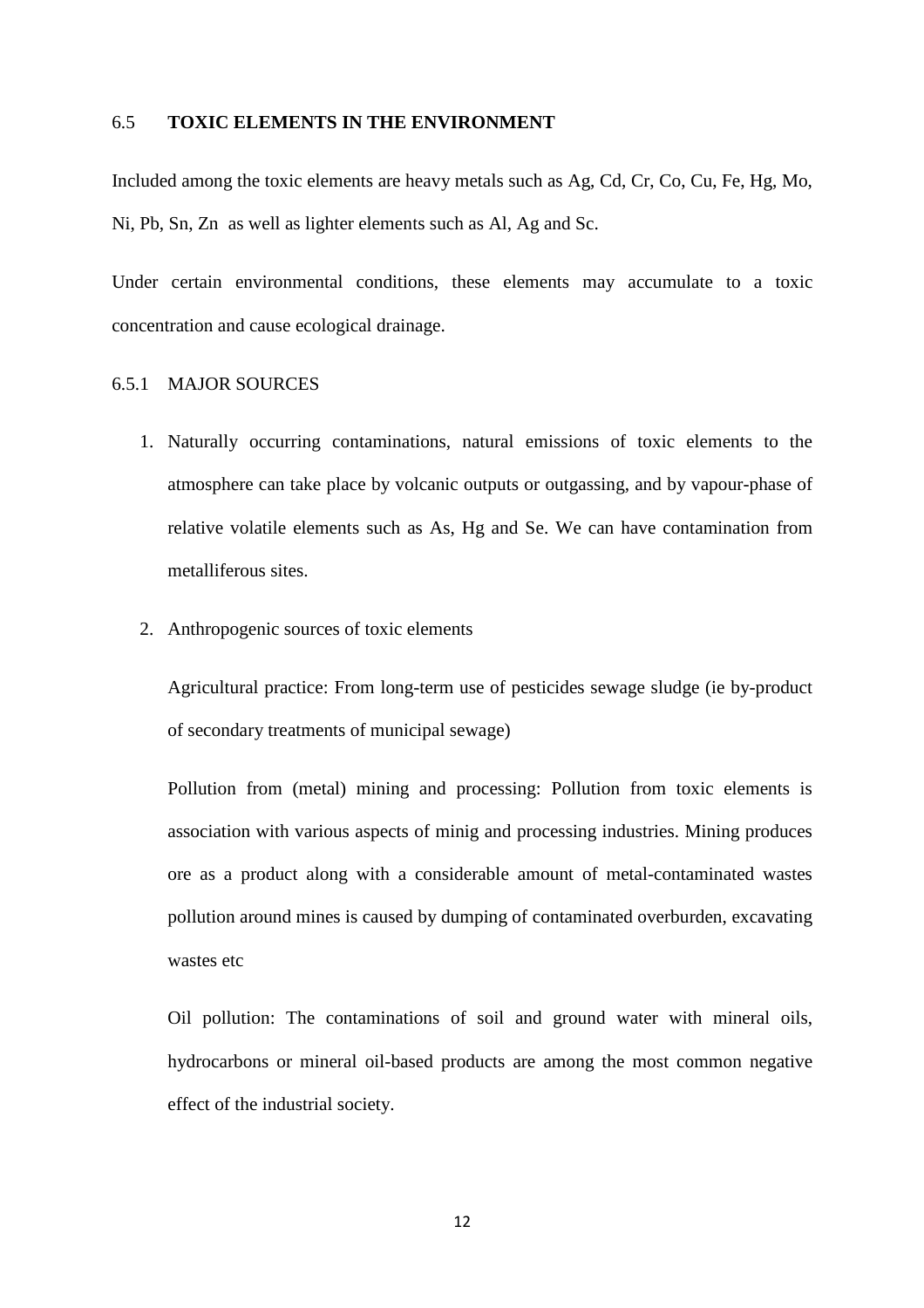# **7.0 MAJOR CONSEQUENCES OF CHEMICALLY DEGRADED SOILS**

- 1. Environmental pollution / contamination
- 2. Bioaccumulation in plants and animals tissue
- 3. Accumulation of heavy metals
	- a) Narrow Concentration Range The margin between beneficial and harmful is narrow
	- b) Food Chain Plants, animals and humans
- 4. Eutrophication

# **Prevention of Inorganic Chemical Contamination**

- 1. Reduce the application to soil
- 2. Immobilize the toxins maintain  $pH \geq 7.0$
- 3. Removal of toxins Remediation ("Clean up")

## **Physical Remediation**

- 1. Incineration
- 2. Vacuum Extraction
- 3. Soil washing / Flushing
- 4. Leaching
- 5. Heating

# **Biological Remediation (Bioremediation)**

1. Microbial Action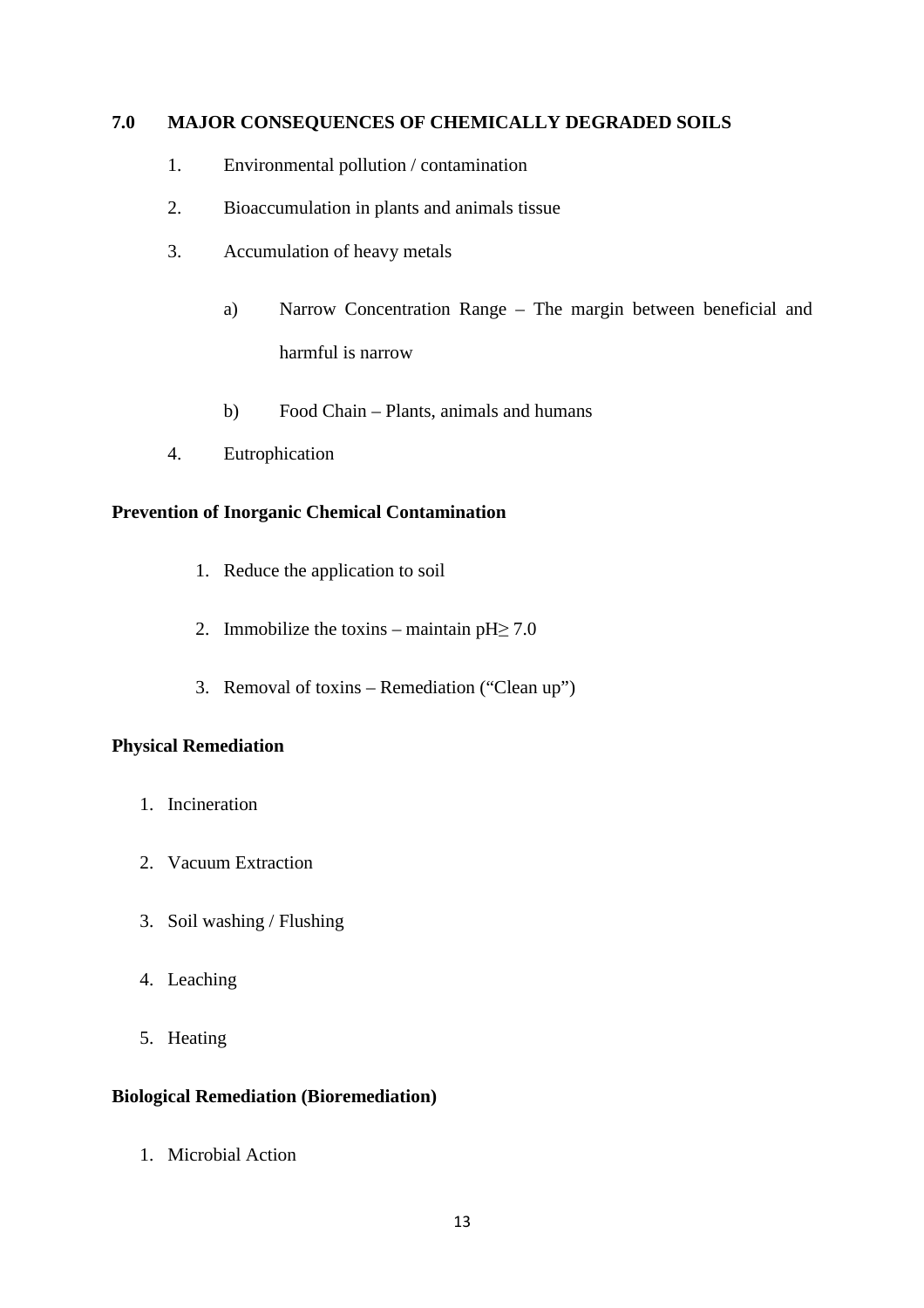# 2. Phytoremediation

- i) Phyto Extraction *Hyperaccumulation*
- ii) Enhanced Rhizosphere Phytoremediation
- iii) Phytostabilization
- iv) Phytodegradation
- v) Phytovolatilization

# **Greenhouse Gas Emissions and Mitigation**

What are greenhouse gases (GHGs)?

- Gases that create a greenhouse effect over the earth surface, thereby increasing the temperature of the earth.
- The principal GHGs are carbon dioxide  $(CO_2)$ , Nitrous oxide  $(N_2O)$ , and methane (CH4). Other GHGs include chlorofluorocarbons.

# **Causes of GHG Emissions**

- 1. Fossil fuel combustion
- 2. Land use change i.e. deforestation, biomass burning
- 3. Agricultural sources of carbon  $(CO<sub>2</sub>)$ :
	- Operation of farm machinery
	- Fertilizers and agricultural lime
	- Pesticides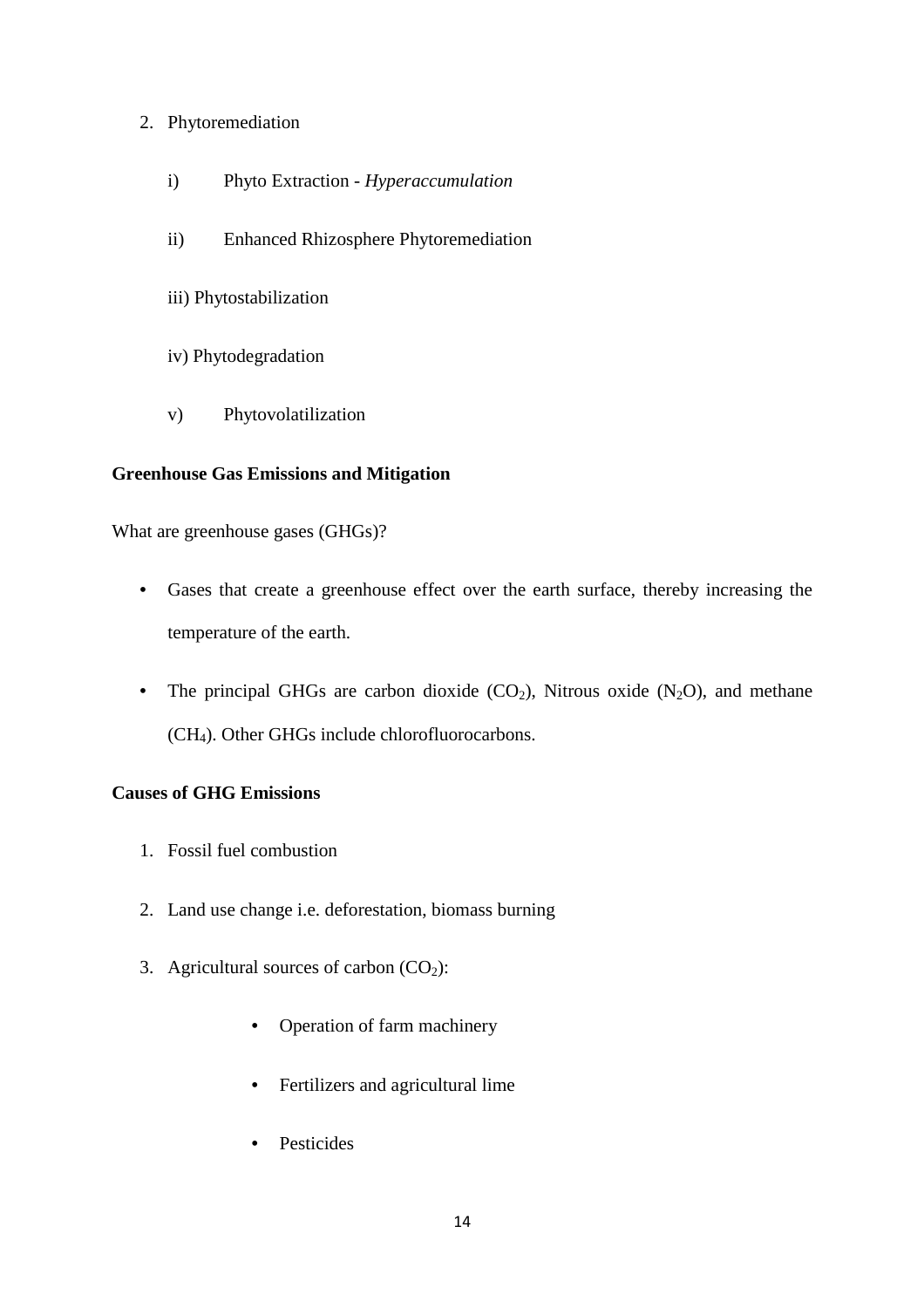- Irrigation
- Seed production

# **Impact on global climate change**

Increased temperatures

- 2. Severe droughts
- 3. Floods
- 4. Sea level rise

### **Mitigation**

One major way of reducing GHGs emission is *Soil Carbon Sequestration*.

 Carbon Sequestration is the process of carbon storage in soils. Consequently soils could act as carbon "sinks".

"Sinks" - Forest soils, grassland soils, ocean, agricultural land

### **Effects of Global Warming**

The resultant effect of greenhouse gases emissions is largely seen in global warming.

- Weather climate change
- Ice/glacier melt
- Sea level
- **Agriculture**
- Plants and Animals
- **Human health**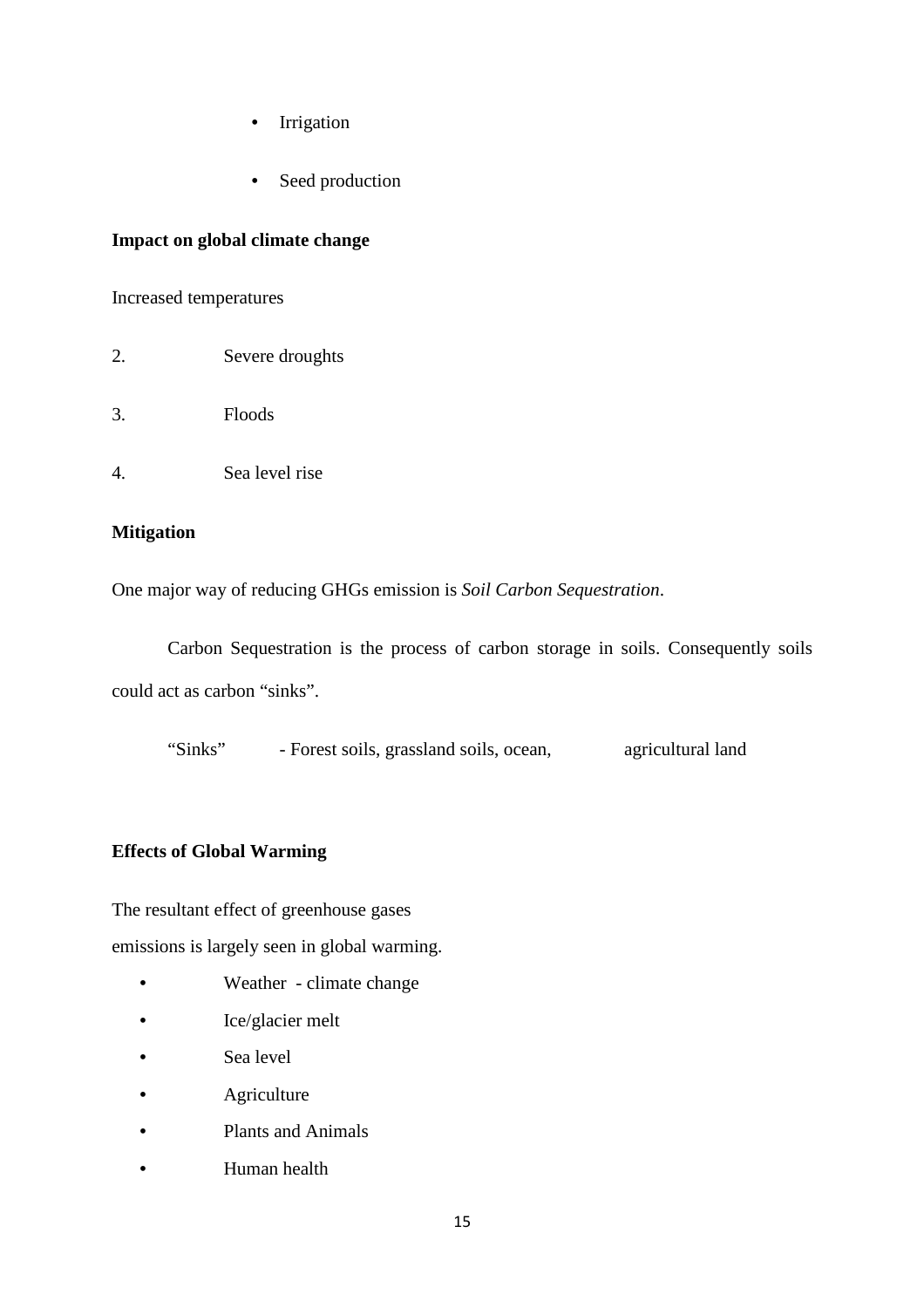# **8.0 ENVIRONMENTAL EFFECTS OF ORGANIC, INORGANIC AMENDMENTS AND AGROCHEMICALS**

#### **8.1 INTRODUCTION**

Over the past century humans have introduced a large number of chemical substances into the environment**.** Some are the waste from industrial and agricultural processes. Some have been designed as structural materials and others have been designed to perform various functions such as improving crop growth or killing pests and weeds. Obviously some chemicals are useful but many are toxic and their harm to the environment and our health far outweighs their benefit to society. We need to manage the risks better by only using chemicals, which are safe.

#### **Agrochemical**

—Any substance used in the management of an agricultural ecosystem, including fertilizers, pH-adjusting agents, soil conditioners, pesticides, and crop-growth regulators.

#### **Fertilizer**

—An agrochemical that is added to soil to reduce or eliminate nutrient-caused constraints to crop productivity. Fertilizers are substances that are added to farmlands to encourage plant growth and to increase crop yields.

#### **Soil conditioners**

 —Substances added to soil to improve its aeration and water-holding capacity, with great benefits in terms of crop growth. Various organic compounds can be used as soil conditioners, but compost is the best. Materials used as soil conditioners include peat, livestock manure, sewage sludge, and even shredded newspapers

#### **Pesticide**

 - Any substance or mixture of substances intended for preventing, destroying, repelling or mitigating any pest. A pesticide may be a chemical substance,

16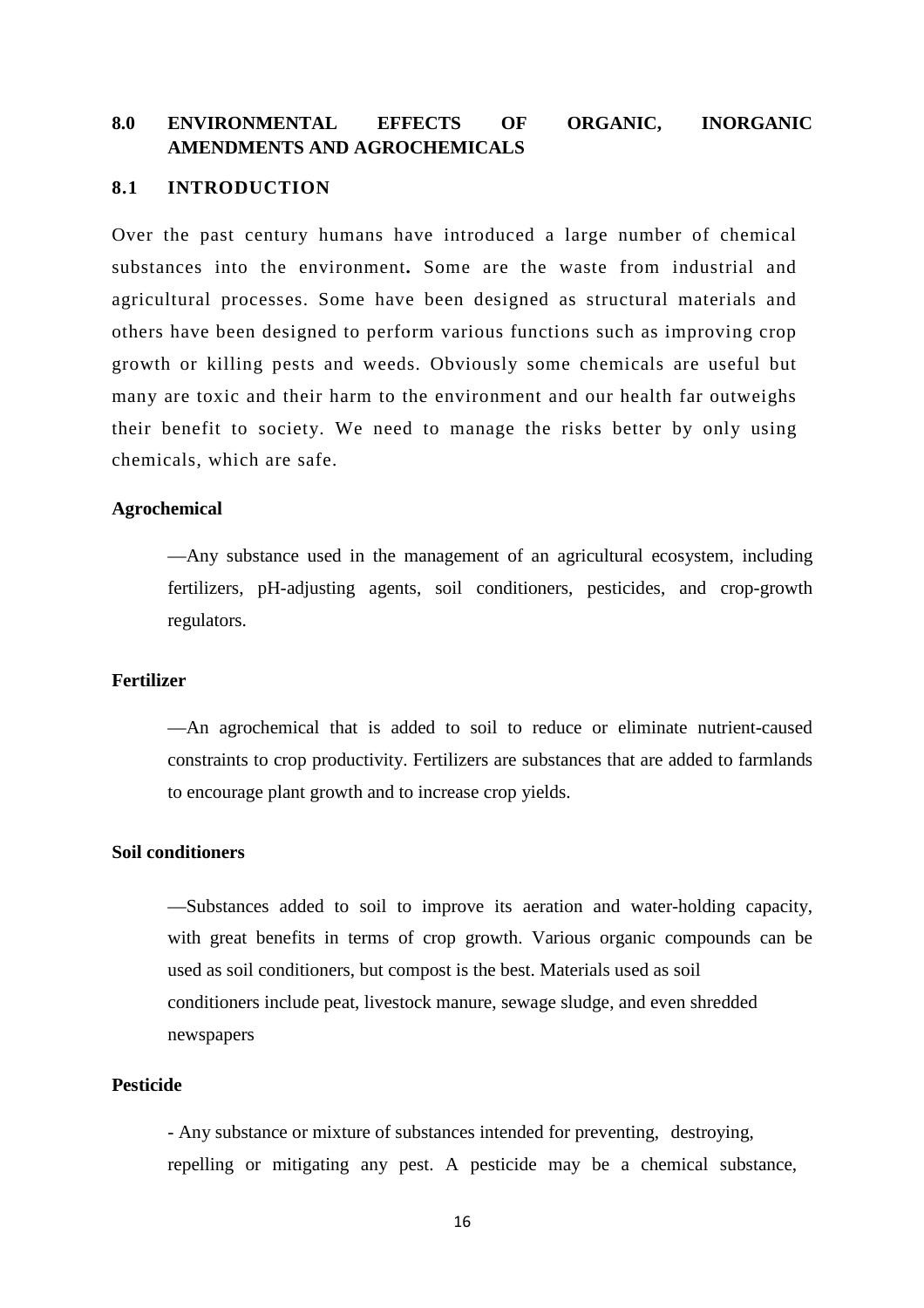biological agent (such as a virus or bacterium), antimicrobial, disinfectant or device used against any pest.

#### **Detrimental Effects of Agrochemicals on the Environment**

The use of certain agrochemicals has also been associated with some important environmental ecological damages as outlined below:

#### **1) Fertilizers:**

**i) Groundwater contamination:** Excessive use of fertilizers can lead to the contamination of groundwater with nitrate, rendering it unfit for consumption by humans or livestock. Water containing large concentrations of nitrate can poison animals by immobilizing some of the hemoglobin in blood, reducing the ability to transport oxygen.

**ii) Eutrophication:** In addition, the run-off of agricultural fertilizer into streams, lakes, and other surface waters can cause an increased productivity of those aquatic ecosystems, a problem known as eutrophication. It starts by increasing the amount of phytoplankton in the water, this then blocks out the sunlight, which leads to plants being unable to photosynthesise, which in turn means that the fish and other creatures don't have anything to eat, which means they die and then in turn so do other animals that depend on them such as birds.

**2) Pesticides**: The use of pesticides raises a number of environmental concerns. Over 98% of sprayed insecticides and 95% of herbicides reach a destination other than their target species, including non-target species, air, water and soil.

#### **i) Air pollution by pesticides**

Pesticides can contribute to air pollution. Pesticide drift occurs when pesticides suspended in the air as particles are carried by wind to other areas, potentially contaminating them. Pesticides that are applied to crops can volatilize and may be blown by winds into nearby areas, potentially posing a threat to wildlife.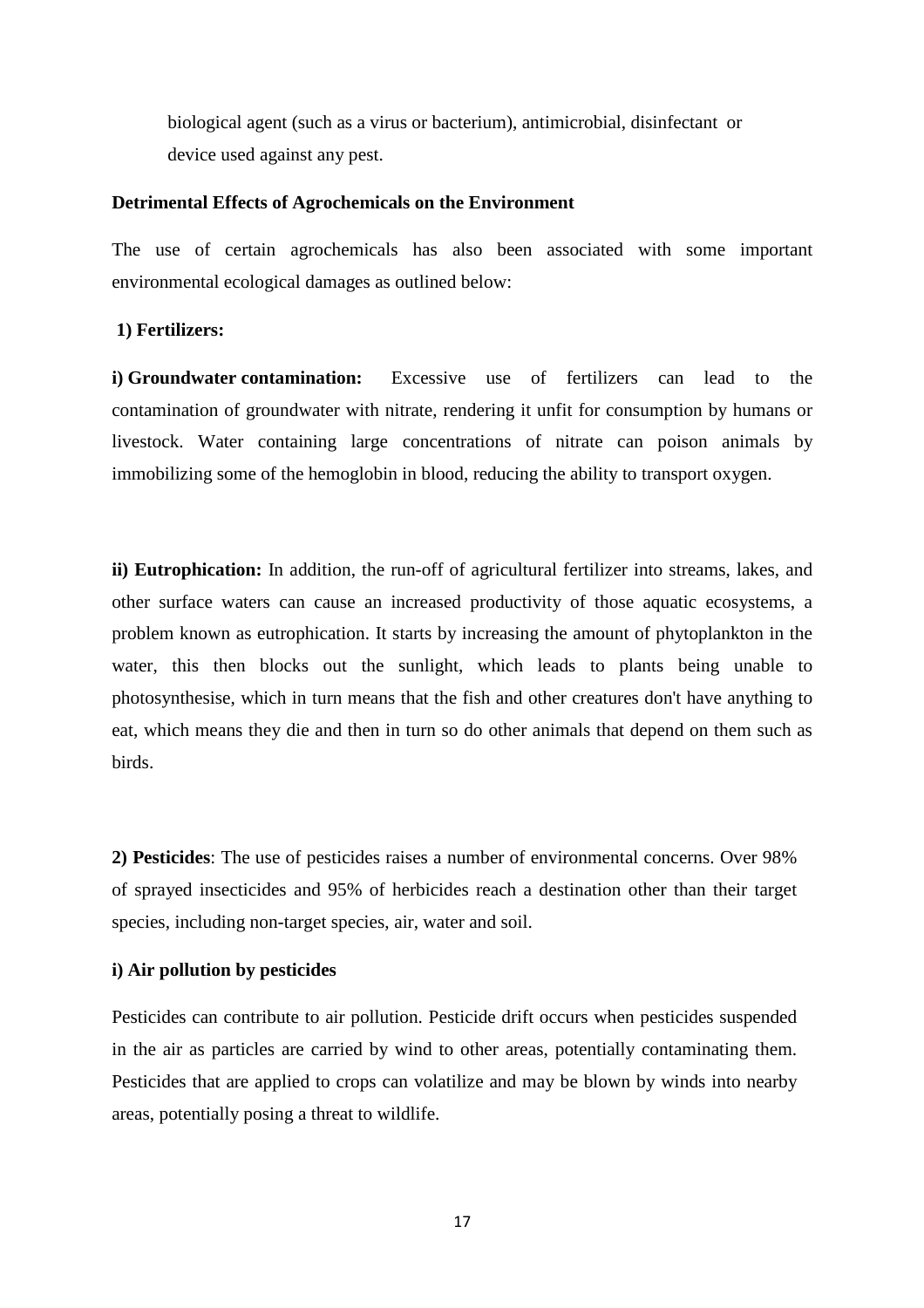#### **ii) Water pollution by pesticides**

There are four major routes through which pesticides reach the water:

a) it may drift outside of the intended area when it is sprayed,

b) it may percolate, or leach, through the soil,

c) it may be carried to the water as runoff or it may be spilled, for example accidentally or through neglect. d) it may also be carried to water by eroding soil.

There are some factors that also affect pesticide's ability to contaminate water and these include:

- a) its water solubility,
- b) the distance from an application site to a body of water,
- c) weather,
- d) soil type,
- e) presence of a growing crop, and

f) the method used to apply the chemical.

#### **iii) Soil pollution by pesticides**

Many of the chemicals used in pesticides are persistent soil contaminants, whose impact may endure for decades and adversely affect soil conservation. The use of pesticides decreases the general biodiversity in the soil. Not using the chemicals results in higher soil quality with the additional effect that more organic matter in the soil allows for higher water retention. This helps increase yields for farms in drought years, when organic farms have had yields 20-40% higher than their conventional counterparts. A smaller content of organic matter in the soil increases the amount of pesticide that will leave the area of application, because organic matter binds to and helps break down pesticides.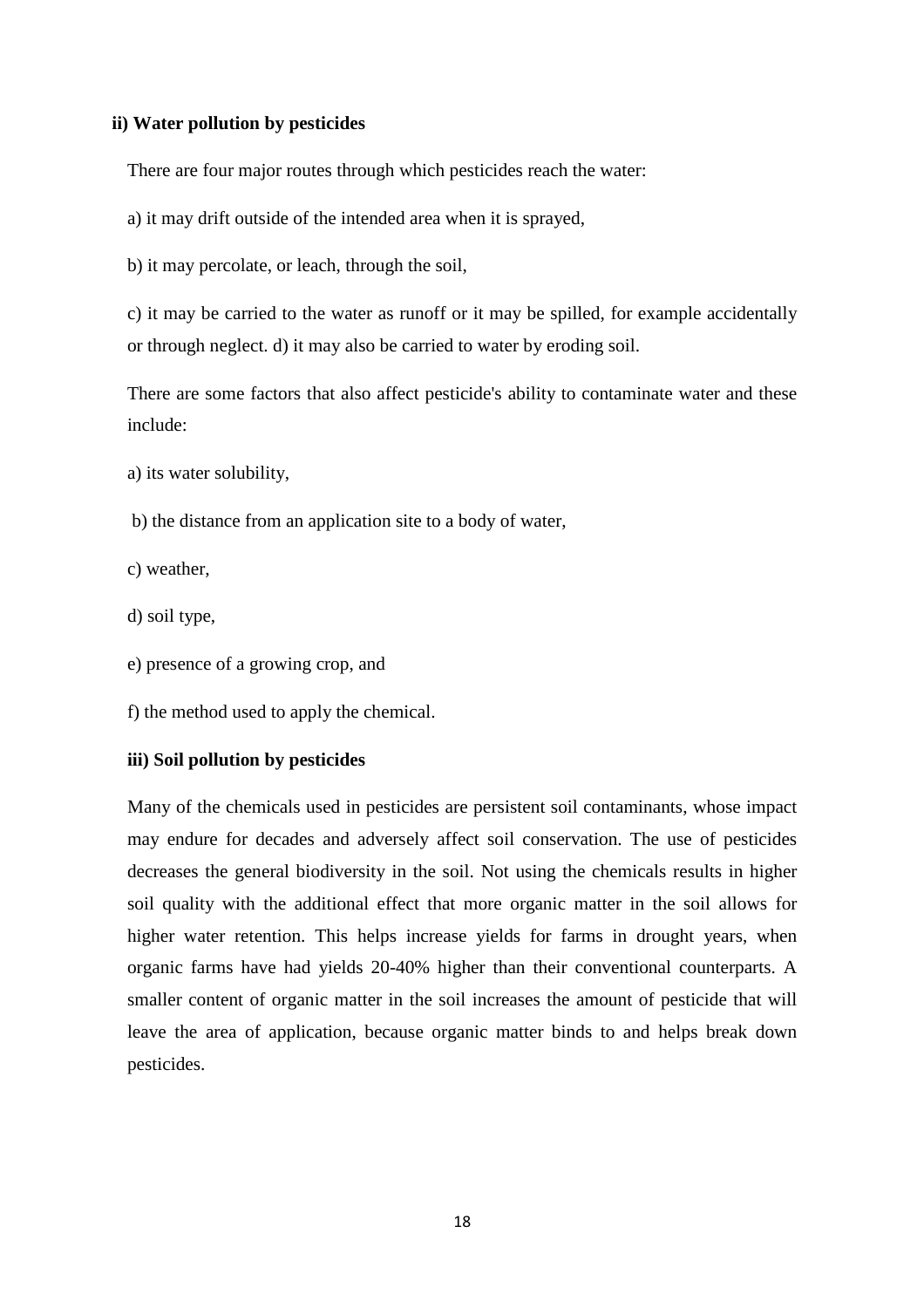#### **Effect of pesticides on plants**

- i) It hinders nitrogen fixation in legumes. The insecticides DDT, methyl parathion, and especially pentachlorophenol have been shown to interfere with legumerhizobium chemical signaling. Reduction of this symbiotic chemical signaling results in reduced nitrogen fixation and thus reduced crop yields.
- ii) Pesticides can kill bees and they are strongly implicated in pollinator decline and the loss of species that pollinate plants.
- iii) On the other side, pesticides have some direct harmful effect on plant including poor root hair development, shoot yellowing and reduced plant growth.

#### **Effect on animals**

Pesticides inflict extremely widespread damage to biota, and many countries have acted to discourage pesticide usage through their Biodiversity Action Plans.

- i) Animals may be poisoned by pesticide residues that remain on food after spraying, for example when wild animals enter sprayed fields or nearby areas shortly after spraying.
- ii) Widespread application of pesticides can eliminate food sources that certain types of animals need, causing the animals to relocate, change their diet, or starve.
- iii) Poisoning from pesticides can travel up the food chain; for example, birds can be harmed when they eat insects and worms that have consumed pesticides.
- iv) Some pesticides can bioaccumulate, or build up to toxic levels in the bodies of organisms that consume them over time, a phenomenon that impacts species high on the food chain especially hard.
- v) Some pesticides come in granular form, and birds and other wildlife may eat the granules, mistaking them for grains of food. A few granules of a pesticide is enough to kill a small bird.
- vi) The herbicide paraquat, when sprayed onto bird eggs, causes growth abnormalities in embryos and reduces the number of chicks that hatch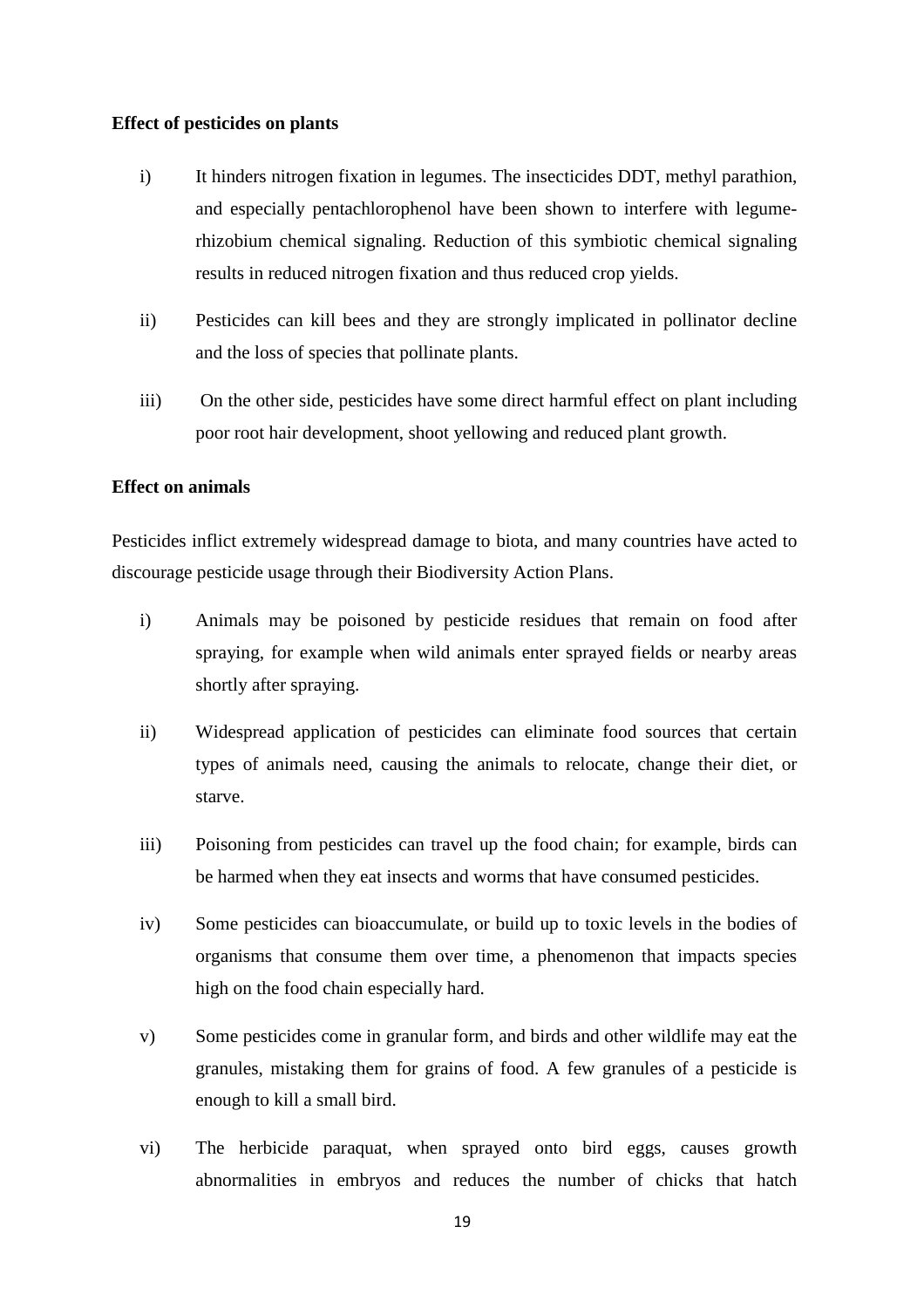successfully, but most herbicides do not directly cause much harm to birds. Herbicides may endanger bird populations by reducing their habitat.

vii) Fish and other aquatic biota may be harmed by pesticide-contaminated water. Pesticide surface runoff into rivers and streams can be highly lethal to aquatic life, sometimes killing all the fish in a particular stream.

#### **Effect on** Humans

Pesticides are implicated in a range of impacts on human health due to pollution

- i) Pesticides can enter the human body through inhalation of aerosols, dust and vapor that contain pesticides; through oral exposure by consuming food and water; and through dermal exposure by direct contact of pesticides with skin.
- ii) Pesticides are sprayed onto food, especially fruits and vegetables, they secrete into soils and groundwater which can end up in drinking water, and pesticide spray can drift and pollute the air.
- iii) Exposure to pesticides can range from mild skin irritation to birth defects, tumors, genetic changes, blood and nerve disorders, endocrine disruption, and even coma or death.

#### **Pest resistance**

Pests may evolve to become resistant to pesticides. Many pests will initially be very susceptible to pesticides, but some with slight variations in their genetic makeup are resistant and therefore survive to reproduce. Through natural selection, the pests may eventually become very resistant to the pesticide.

### **3) Persistent organic pollutants**

Persistent organic pollutants (POPs) are compounds that resist degradation and thus remain in the environment for years. Some pesticides, including aldrin, chlordane, DDT,dieldrin, endrin, heptachlor, hexachlorobenzene, mirex, and toxaphene, are considered POPs. POPs have the ability to volatilize and travel great distances through the atmosphere to become deposited in remote regions.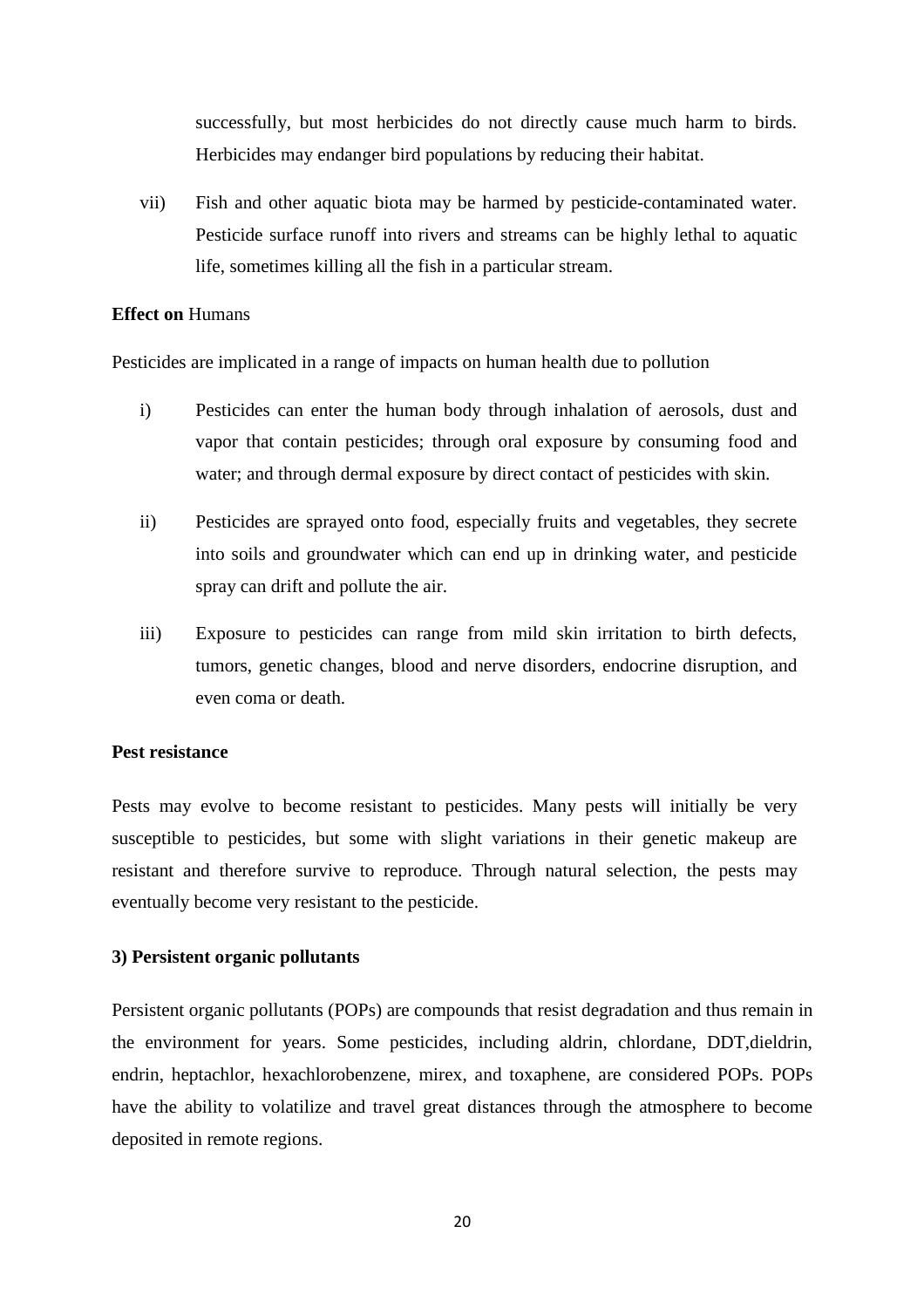# **9.0 WASTE DISPOSAL; EVALUATION AND MANAGEMENT OF CONTAMINATED SITES 9.1 INTRODUCTION**

#### **What is waste?**

Waste is any plastics, paper, glass, metal, foods, chemicals, wood, oil, soil, effluents, liquids that have been discarded. How the waste gets generated is from commercial, household and industrial sources. Sewage sludge is another source. Domestic and municipal waste is generated by the consumption of goods, manufacturing, sewage treatment, agriculture, the production & disposal of hazardous substances and construction. They are essential parts of the process of production as the emission of carbon dioxide by human is part of breathing process. From time immemorial, waste disposal has been a problem, and after industrialization the problem has only compounded. In the past, trash was carried to the outskirts of cities and discarded in the open, but now that can no longer be done. Over time, various waste disposal methods have been devised, like compost, burning, landfill, biological reprocessing, etc. However, before going to these details, we need to understand the different kinds of wastes.

#### **Types of Wastes**

There are basically three types of wastes generated and they are classified based on their chemical, biological and physical characteristics viz:

a) **Solid wastes** include materials like mining wastes and industrial wastes besides household garbage.

b) **Liquid wastes** are those in which the composition of solids is less than 1% and there is a high concentration of metals and salts.

c) **Sludge** contains a mixture of solid and water.

#### **What is Waste Disposal?**

**Waste Disposal** is the management of waste to prevent harm to the environment, injury or long term progressive damage to health. Disposal of waste is where the intention is to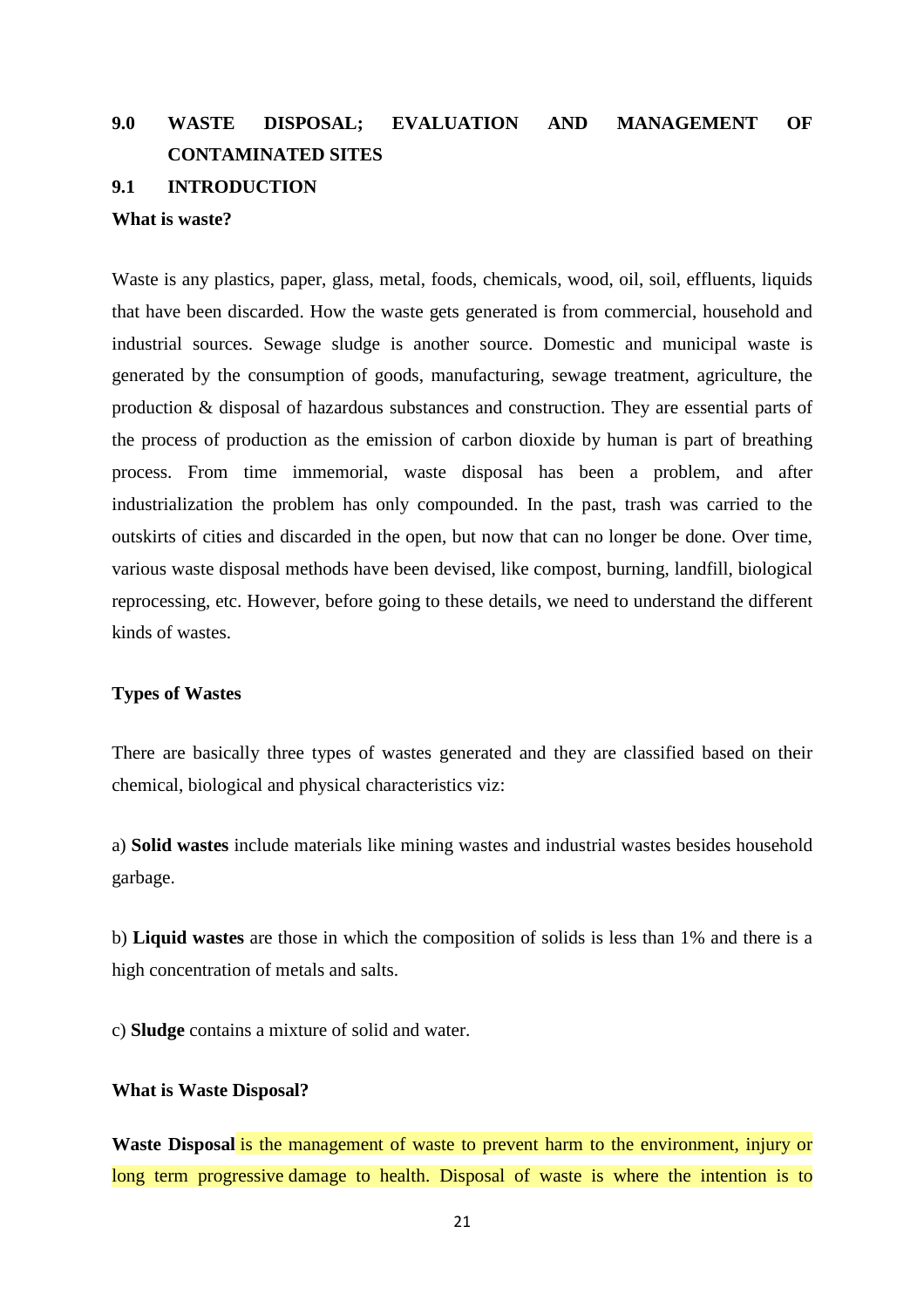permanently store the waste for the duration of its biological and chemical activity, such that it is rendered harmless. Disposal of wastes can be made to three locations namely surface water, atmosphere and land. The land represents not only the appropriate disposal medium for many wastes but also provides opportunity to manage wastes with a minimum of adverse environmental effects. Disposal of waste could be done through the following methods.

## **Methods of Waste disposal**

# **1. Integrated waste management (IWM)**

Integrated waste management using LCA (life cycle analysis) attempts to offer the best option for waste management. IWM entails using a combination of techniques and programmes to manage the municipal/urban waste stream.

# **2. Landfill**

Disposing of waste in a landfill involves burying the waste, and this remains a common practice in most countries. Landfills were often established in abandoned or unused quarries, mining voids or borrow pits. A properly designed and well-managed landfill can be a hygienic and relatively inexpensive method of disposing of waste materials.

| <b>Advantages:</b>                                                                                                                        | Disadvantages:                                                                                                        |
|-------------------------------------------------------------------------------------------------------------------------------------------|-----------------------------------------------------------------------------------------------------------------------|
| volume can increase with little<br>$\bullet$<br>addition of people/equipment<br>filled land can be reused for<br>other community purposes | completed landfill areas can settle<br>and requires maintenance<br>requires proper planning, design,<br>and operation |

### **3. Incineration**

Incineration is a disposal method in which solid organic wastes are subjected to combustion so as to convert them into residue and gaseous products. This method is useful for disposal of residue of both solid waste management and solid residue from waste water management.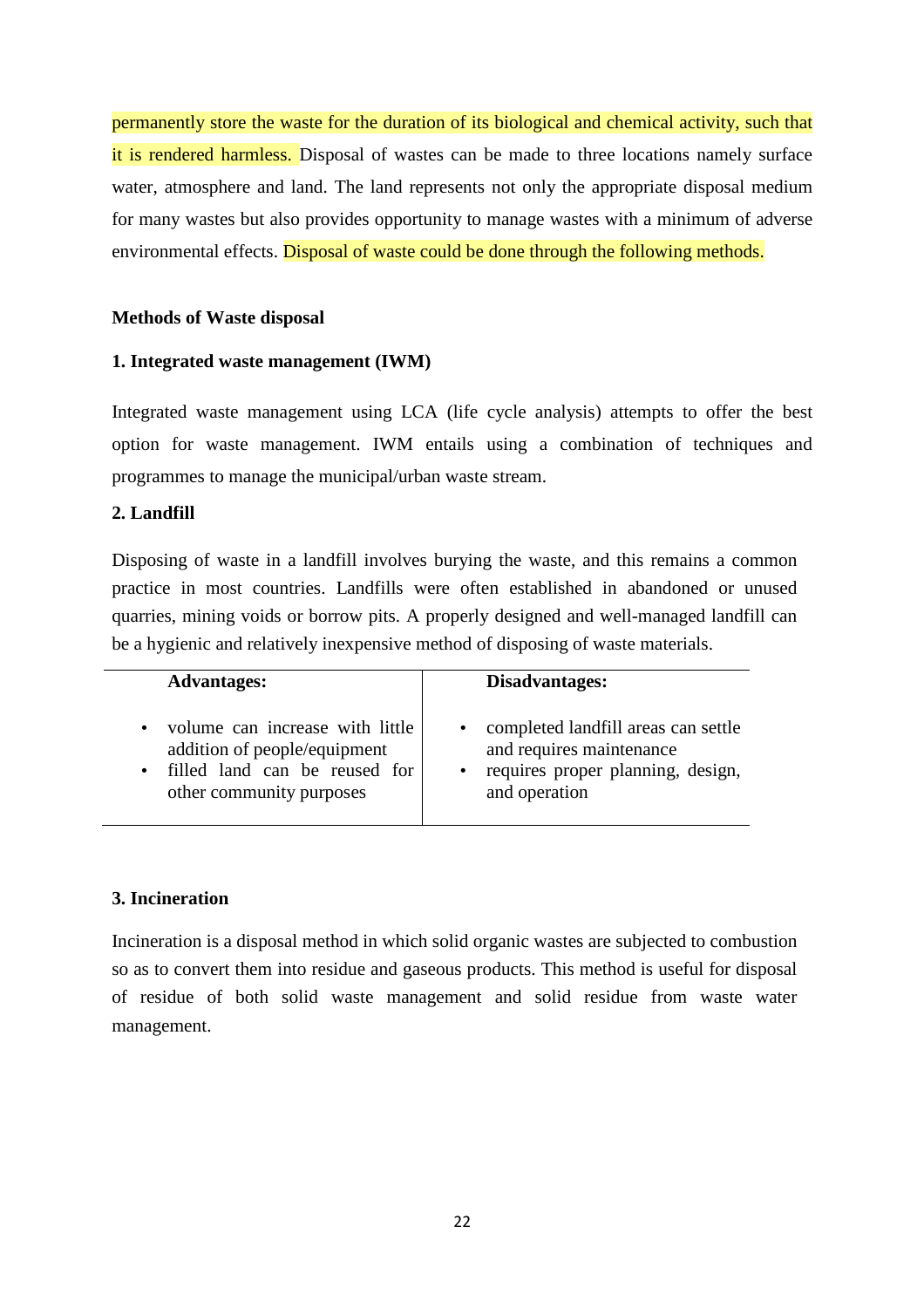| <b>Advantages:</b>                                                                                                                                                                 | Disadvantages:                                                                                                                                                                            |
|------------------------------------------------------------------------------------------------------------------------------------------------------------------------------------|-------------------------------------------------------------------------------------------------------------------------------------------------------------------------------------------|
| requires minimum land<br>$\bullet$<br>can be operated in any<br>$\bullet$<br>weather<br>produces stable odor-free<br>$\bullet$<br>residue<br>• refuse volume is reduced<br>by half | expensive to build and operate<br>high energy requirement<br>requires skilled<br>and<br>personnel<br>$\bullet$<br>continuous maintenance<br>unsightly - smell, waste, vermin<br>$\bullet$ |

# **4. Recycling**

Recycling refers to the collection and reuse of waste materials such as empty beverage containers. The materials from which the items are made can be reprocessed into new products. Material for recycling may be collected separately from general waste using dedicated bins and collection vehicles, or sorted directly from mixed waste streams.

| <b>Advantages:</b>                                        | Disadvantages:                                                                                                                                                                  |
|-----------------------------------------------------------|---------------------------------------------------------------------------------------------------------------------------------------------------------------------------------|
| key to providing a liviable<br>environment for the future | expensive<br>some wastes cannot be recycled<br>$\bullet$<br>technological push needed<br>$\bullet$<br>separation of useful material from<br>$\bullet$<br>waste may be difficult |

### **5. Ocean Dumping**

This is the deposition of waste into the water bodies, particularly the ocean. Controversy surrounds ocean dumping as a waste disposal method. Although the waste may provide nutrients for some sea life, it's widely believed that the harmful effects would outweigh any benefits.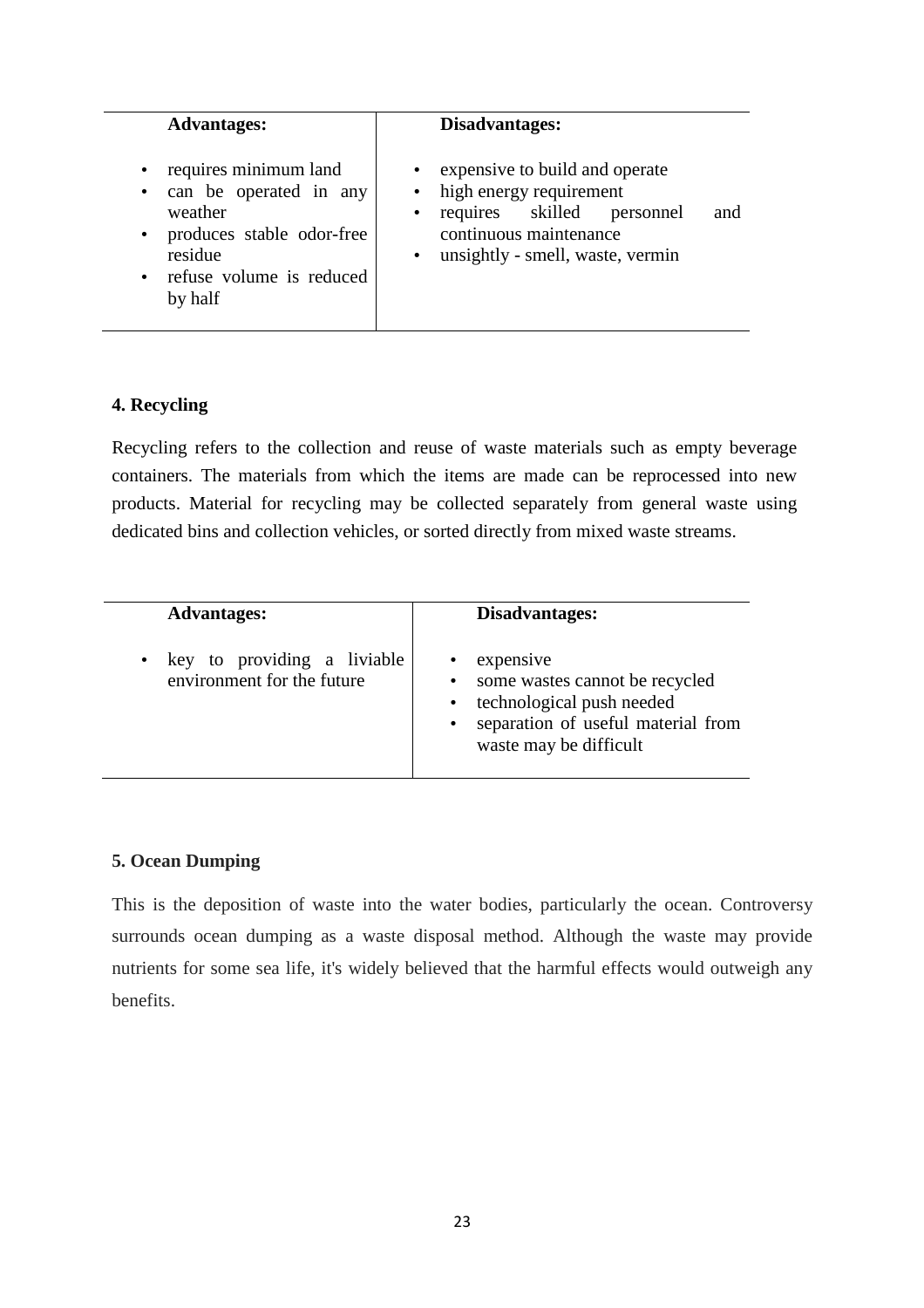| <b>Advantages:</b>                                                                                               | Disadvantages:                                                                             |
|------------------------------------------------------------------------------------------------------------------|--------------------------------------------------------------------------------------------|
| convenient<br>$\bullet$<br>inexpensive<br>$\bullet$<br>source of nutrients, shelter and<br>$\bullet$<br>breeding | ocean overburdened<br>destruction of food sources<br>• killing of plankton<br>desalination |

# **6. Open Dumping**

This method involves disposing waste on an open land. As simple as this is, it is not without its own shortcoming.

| <b>Advantages:</b> | Disadvantages:                                                                                               |
|--------------------|--------------------------------------------------------------------------------------------------------------|
| inexpensive        | health - hazard - insects, rodents etc.<br>damage due to air pollution<br>ground water and run-off pollution |

# **7. Biological reprocessing**

Waste materials that are organic in nature, such as plant material, food scraps, and paper products, can be recycled using biological composting and digestion processes to decompose the organic matter. The resulting organic material is then recycled as mulch or compost for agricultural or landscaping purposes

# **8. Energy recovery**

The energy content of waste products can be harnessed directly by using them as a direct combustion fuel, or indirectly by processing them into another type of fuel. Recycling through thermal treatment ranges from using waste as a fuel source for cooking or heating, to anaerobic digestion and the use of the gas fuel (see above), to fuel for boilers to generate steam and electricity in a turbine.